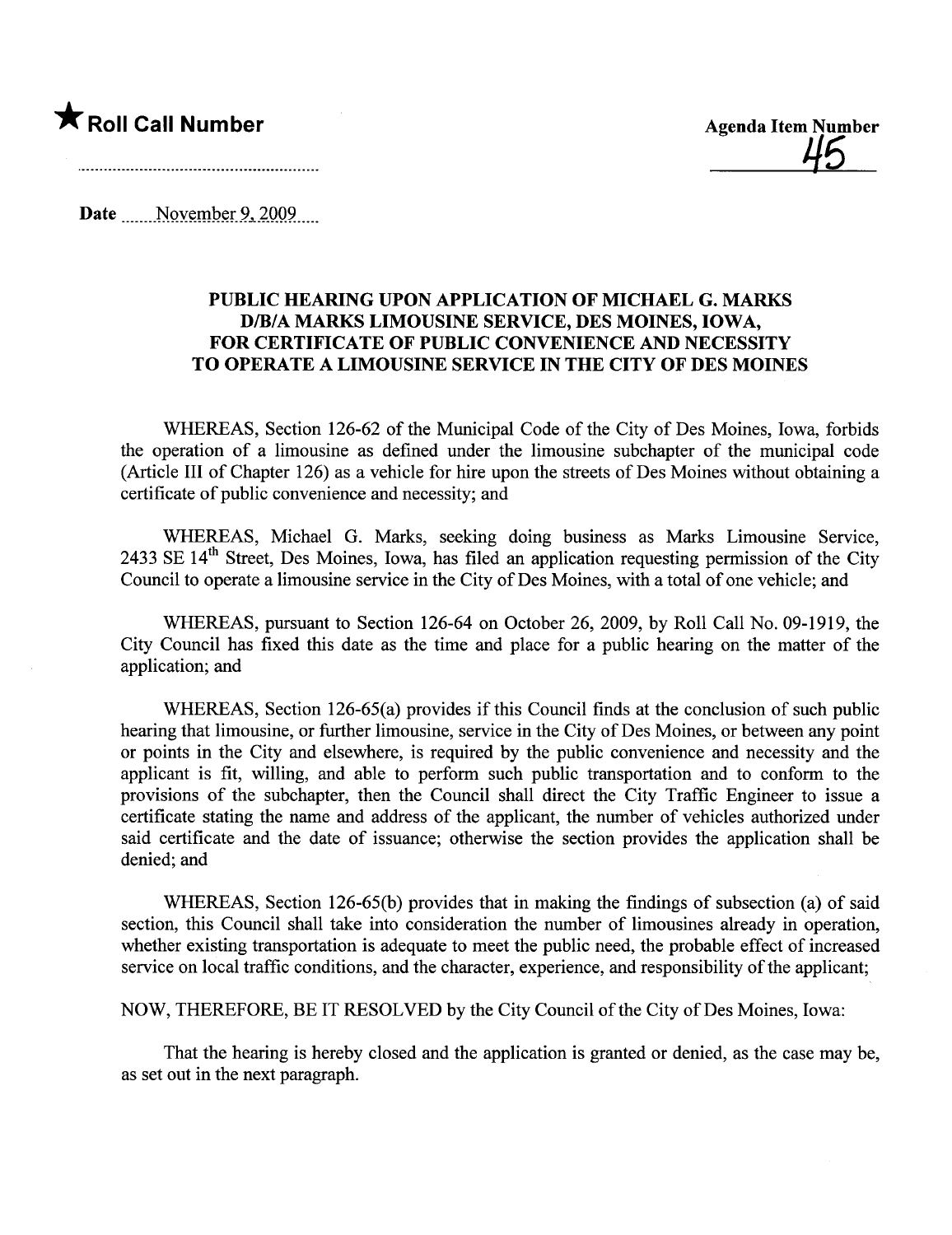\* Roll Call Number<br>
46

Date movember 9, 2009

Alternative One: That the application for a certificate of public convenience and necessity to operate a limousine service be approved and hereby granted and the City Traffic Engineer is directed to issue a certificate stating the name and address of the applicant, the number of vehicles authorized under the certificate, and the date of issuance, it being the finding of this City Council of the City of Des Moines that such service is required by the public convenience and necessity and that the applicant, Michael G. Marks, doing business as Marks Limousine Service, is fit, willing, and able to perform such public transportation and to conform to the provisions of the subchapter;

## or

Alternative Two: That the application for a certificate of public convenience and necessity to operate a limousine service be hereby denied as specified below upon the specific grounds and facts set forth below.

Denial based on the following specific grounds enumerated in Section 126-63 of the Municipal Code:

Number of Limousines already in operation under the subchapter.

Adequacy of existing transportation to meet the public need.

- Probable detrimental effect of increased service on local traffic conditions.
- \_ Character, experience, responsibility of the applicant.
- Likelihood operation will be conducted in conformity with subchapter.
- Other (specify):  $\qquad \qquad$   $\qquad \qquad$   $\qquad \qquad$   $\qquad \qquad$   $\qquad \qquad$   $\qquad \qquad$   $\qquad \qquad$   $\qquad \qquad$   $\qquad \qquad$   $\qquad \qquad$   $\qquad \qquad$   $\qquad \qquad$   $\qquad \qquad$   $\qquad \qquad$   $\qquad \qquad$   $\qquad \qquad$   $\qquad \qquad$   $\qquad \qquad$   $\qquad \qquad$   $\qquad \qquad$   $\qquad \qquad$   $\qquad \qquad$   $\qquad \qquad$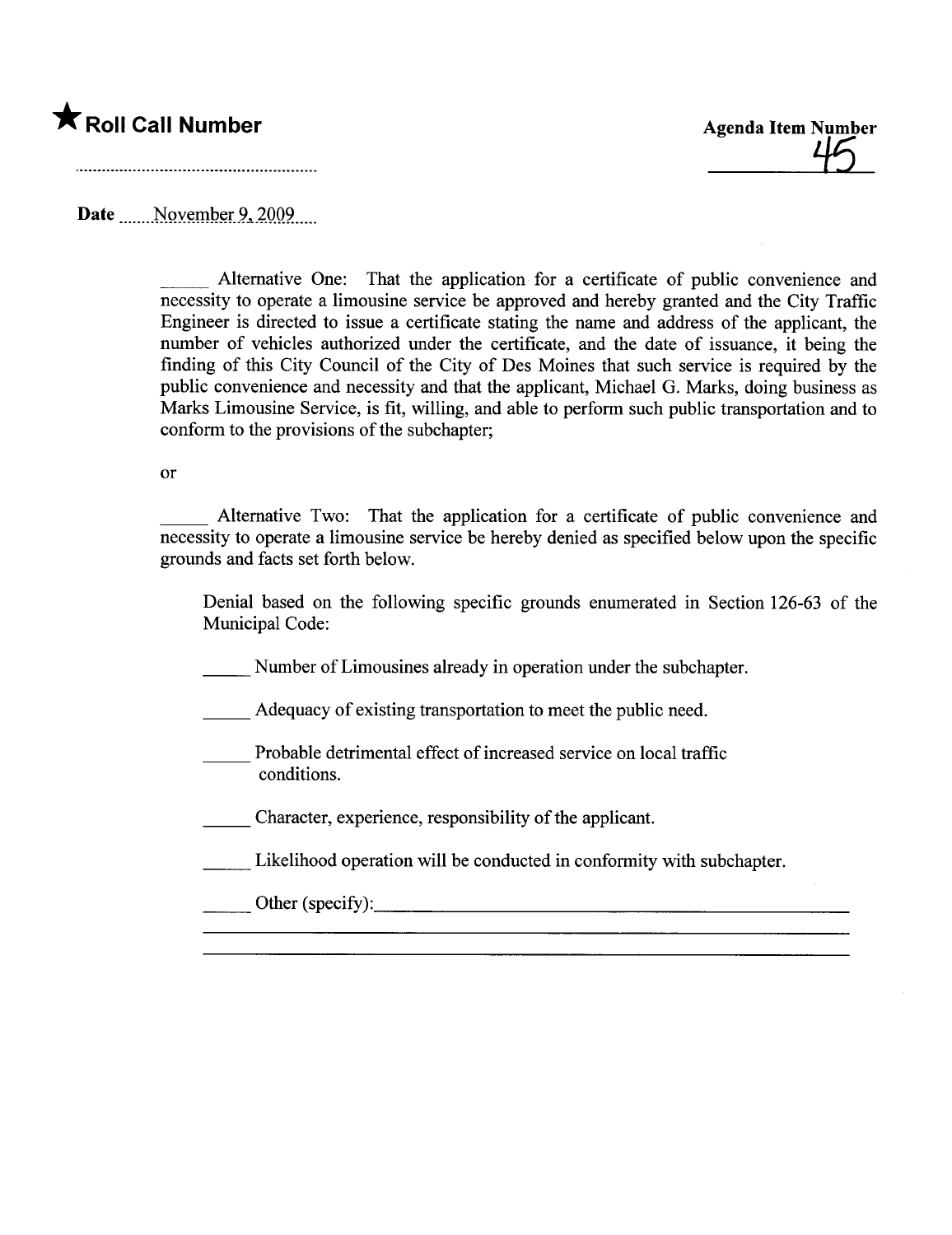

 $\overline{\phantom{a}}$  Roll Call Number Agenda Item Number Agenda Item Number  $\overline{\phantom{a}}$ 

Date November 9, 2009

BE IT FURTHER RESOLVED that upon adoption of Alternative One (to grant the certificate), the City Traffic Engineer is hereby directed to issue a certificate to Michael G. Marks doing business as Marks Limousine Service, stating the name and address of the applicant, the number of vehicles authorized under said certificate, as set out in the application, and the date of issuance.

(Council Communication Number  $09.780$  Attached)

MOVED BY to adopt.

APPROVED AS TO FORM:

 $K$ . Massur

Katharine Ramsay Massier Assistant City Attorney

| <b>COUNCIL ACTION</b> | <b>YEAS</b> | <b>NAYS</b> | <b>PASS</b> | <b>ABSENT</b>   | <b>CERTIFICATE</b>                                                                                   |
|-----------------------|-------------|-------------|-------------|-----------------|------------------------------------------------------------------------------------------------------|
| <b>COWNIE</b>         |             |             |             |                 |                                                                                                      |
| <b>COLEMAN</b>        |             |             |             |                 | I, DIANE RAUH, City Clerk of said City hereby                                                        |
| <b>HENSLEY</b>        |             |             |             |                 | certify that at a meeting of the City Council of<br>said City of Des Moines, held on the above date, |
| <b>KIERNAN</b>        |             |             |             |                 | among other proceedings the above was adopted.                                                       |
| <b>MAHAFFEY</b>       |             |             |             |                 |                                                                                                      |
| <b>MEYER</b>          |             |             |             |                 | IN WITNESS WHEREOF, I have hereunto set my                                                           |
| <b>VLASSIS</b>        |             |             |             |                 | hand and affixed my seal the day and year first<br>above written.                                    |
| <b>TOTAL</b>          |             |             |             |                 |                                                                                                      |
| <b>MOTION CARRIED</b> |             |             |             | <b>APPROVED</b> |                                                                                                      |
|                       |             |             |             |                 |                                                                                                      |
|                       |             |             |             |                 |                                                                                                      |
|                       |             |             |             | Mayor           | <b>City Clerk</b>                                                                                    |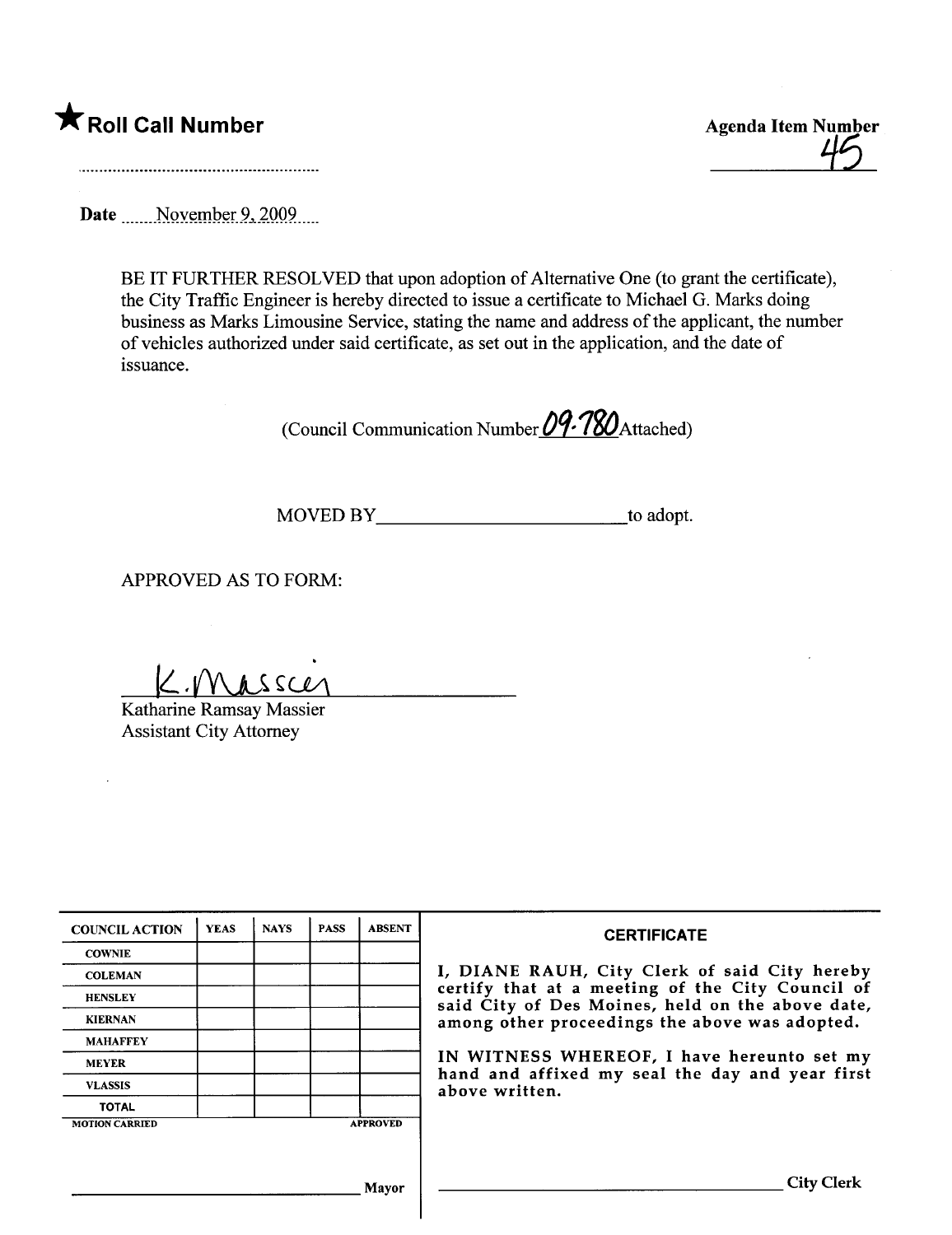## Limousine Company Application Checklist

45

Applicant: Michael G. Marks

Marked block wI initials indicates that the applicant has provided documentation meeting or exceeding the requirements of the Municipal Code of the City of Des Moines.

## Sec. 126-62.5. Requirements for limousine service.

Each company filing an application for a limousine certificate shall meet the following minimum requirements:



(1) Maintain a central place of business in a location properly zoned for that<br> **b**  $\mathbf{Q} \mathbf{Q} \mathbf{A}_{\mathbf{A}}$  business and have a telephone so that any individual may request the services of the limousine company. The business shall have a listed telephone number. If vehicle maintenance and storage is provided separately from the central office, then the vehicle maintenance/storage area must also be in a location properly zoned for such activity.

Provide transportation of passengers in a motor vehicle from or to any point in<br><sub>t</sub>ویید معلم the city only on a prearranged basis, for a minimum of one hour at an the city only on a prearranged basis, for a minimum of one hour at an hourly rate as provided in this article. For contracted limousine service the minimum trip rate and prearranged time restriction do not apply. For limousine service which is booked at least 24 hours in advance, the minimum trip rate does not apply.



Meet all applicable zoning ordinance regulations.

## Sec. 126-63. Application for certificate of public convenience and necessity.

Any person seeking a certificate shall file an application with the traffic engineer. The application shall be signed by the applicant or by an officer of the applicant and verified under oath and shall contain the following information:

 $\frac{1}{\mathsf{M}}$  $\overset{(1)}{\mathsf{M}}$  $a^{\mu\nu}$  $\boldsymbol{\nu}$   $\boldsymbol{\lrcorner}$   $\boldsymbol{\lrcorner}$  ie  $\boldsymbol{\cdot}$ on

The name, address and age of the applicant. If the applicant is a corporation, its name, the address of its principal place of business, and the name and address of its registered agent. If the applicant is a partnership, its name, the names of general and limited partners and the address of its principal place of business. If the place of business is outside the corporate limits of the city, the applicant shall provide a statement from the governing jurisdiction that the business complies with the appropriate zoning regulations, except that any person lawfully operating a limousine service at the time of adoption of this article shall not be required to provide such a statement.

 $\left( \begin{array}{cc} 1 \end{array} \right)$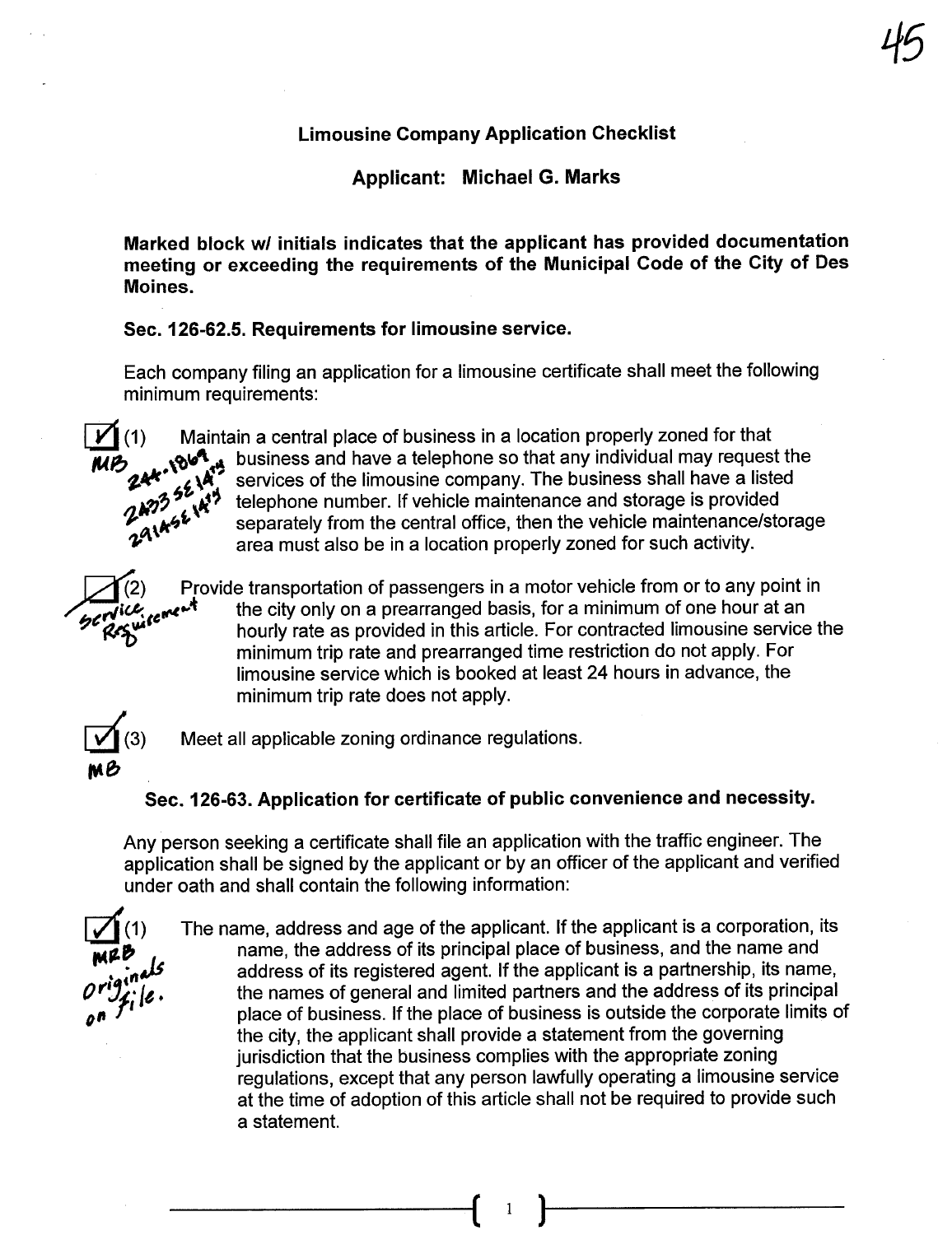## $2 \mid$  Limousine Company Application Checklist – City of Des Moines



The financial status of the applicant, including the amounts of all unpaid judgments against the applicant and the nature of the transaction or acts giving rise to the judgments. If the applicant is a firm, partnership, corporation or any other type of business entity which has been organized for less than five years, prior to the date of application, this information shall be provided for each of the shareholders, partners, officers, or other investors of the business entity. The federal tax identification number (or social security number for an individual) and state sales tax permit number shall also be provided.  $i^{q}$ or $J$ fil $\nu$ 



o^

The experience of the applicant in the transportation of passengers including a statement of any state or municipality where the applicant has ever been licensed to operate a taxicab or limousine service, whether such license was ever suspended or revoked and the reasons for suspension or revocation, and whether an application for a license or a renewal of a license was denied and the reasons for deniaL.



Any facts which the applicant believes tend to prove that public convenience and necessity requires the granting of a certificate.



 $(8)$ mrG

The number of vehicles to be operated or controlled by the applicant.  $\rightarrow$  one

The location of proposed vehicle storage. 2914  $5\xi$  | 4<sup>rm</sup>

A statement of the condition of the vehicles to be operated including the age and type of each vehicle, and the date on which the vehicle passed its most recent safety inspection, if any.  $P$ rovided

A statement as to whether the applicant has, within the ten years immediately preceding the date of application, been convicted of, pled guilty to or stipulated to the facts of violating any criminal statute or ordinance, including traffic laws and municipal ordinances. If the applicant has been convicted, a statement as to the date and place of conviction, the nature of the offense and the punishment imposed.



The number of vehicles proposed for operation during periods of maximum demand and during periods of least demand.  $\rightarrow$  on  $\rightarrow$ 



Where the applicant will operate its central place of business. 2433 SE L4<sup>+1</sup>





Such further information as the traffic engineer may require of each applicant.

 $\left( \begin{array}{cc} 2 \end{array} \right)$ 



 $\overline{V}$  Sec. 126-63.5. Investigation of applicant. Provided (enclosed)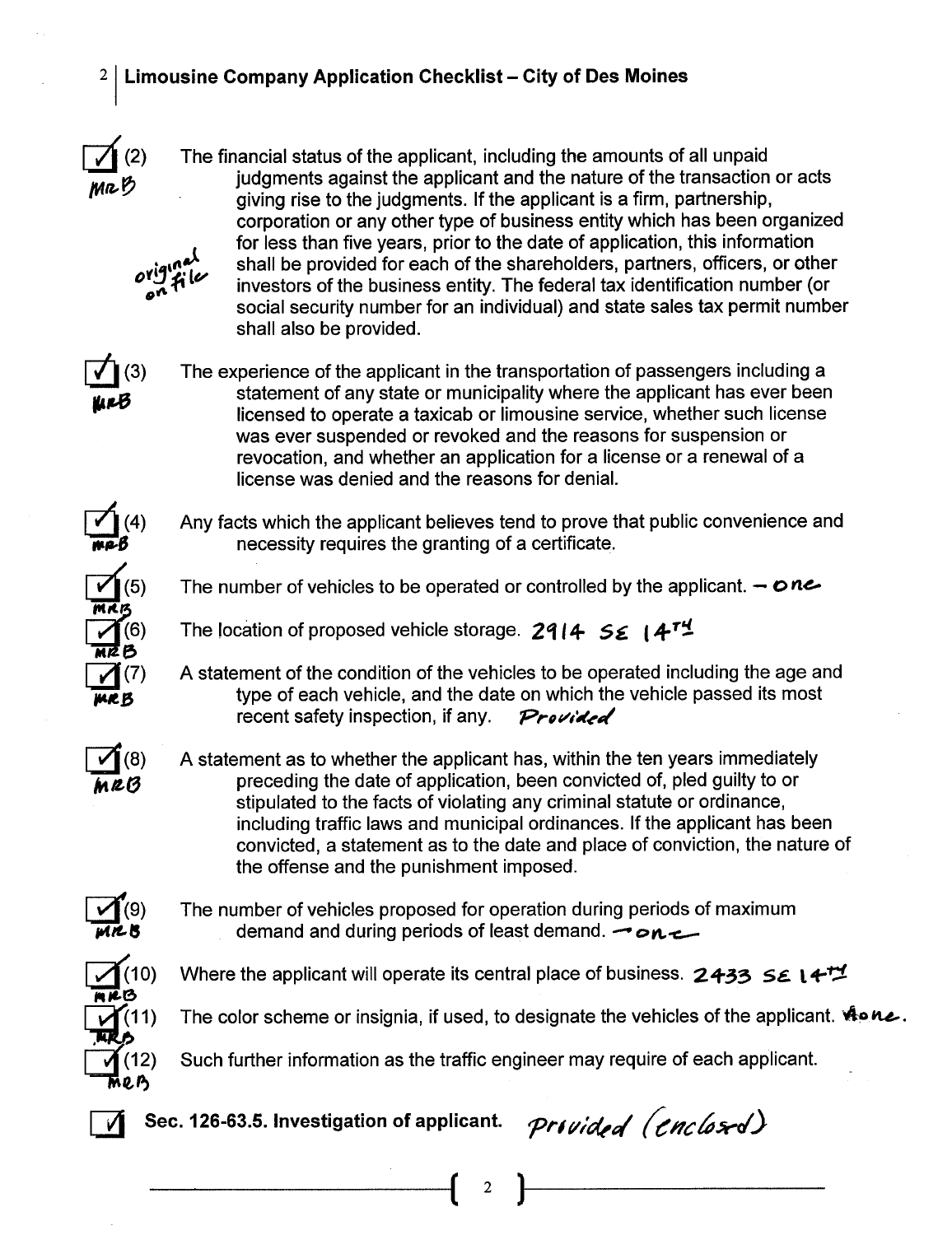The police department shall review each applicant's arrest and traffic records and report the results of the investigation to the city council. Where the applicant is a corporation, the corporate officers' records shall be investigated; where a partnership, each partner's records shall be investigated.

## Sec. 126-66. Liability insurance required. Provided (Enclosed) .<br>mr

- (a) A certificate shall not be issued or continued in effect unless and until the owner of the limousine business furnishes to the traffc engineer for filng with the city clerk an insurance policy or certificate of insurance issued by an insurance company licensed to do business in the state, providing commercial general liability and automobile liability insurance coverage, or the equivalent thereof, for the limousine business with minimum limits of liability equal to any applicable limits required by the Code of Iowa, the United States Code, and/or interstate commerce commission regulation, whichever is greater. The above coverages and limits shall extend to the following on a per occurrence basis: The injury or death of any one person; the injury or death of any number of persons in one accident; damage to property in the care, custody and control of the insured but excluding property of the insured; the bodily injury or death of others resulting from negligent acts of the insured while involved in the furtherance of the limousine business.
- (b) The certificate of insurance referred to in this section shall provide that the insurance policy or policies have been endorsed to provide 30 days advance written notice of cancellation, non-renewal, reduction in insurance coverage or limits and ten days written notice for nonpayment by registered mail to the traffic engineer.
- (c) The cancellation or other termination of any required insurance policy shall automatically revoke and terminate the certificate and all licenses issued for the limousine business and the vehicles covered by such insurance policy(ies), unless another policy(ies), complying with this section, shall be provided and in effect at the time of such cancellation or termination. The traffic engineer shall immediately issue written notification of the revocation of said certificate and all licenses for the limousine business and the vehicles covered by such insurance which is cancelled or terminated and shall file a copy of such notice with the city counciL.



Sec. 126-82. Booking sheets. Provided (Enclosed) Form previously<br>Approved by Chief of Blice.<br>Each holder shall maintain a daily booking sheet upon which are recorded all

charters booked by the company each day, showing the date and time the charter was booked, the date and time of the service, place of origin and destination, number of passengers, and the amount of fare. Upon request by any

( 3 )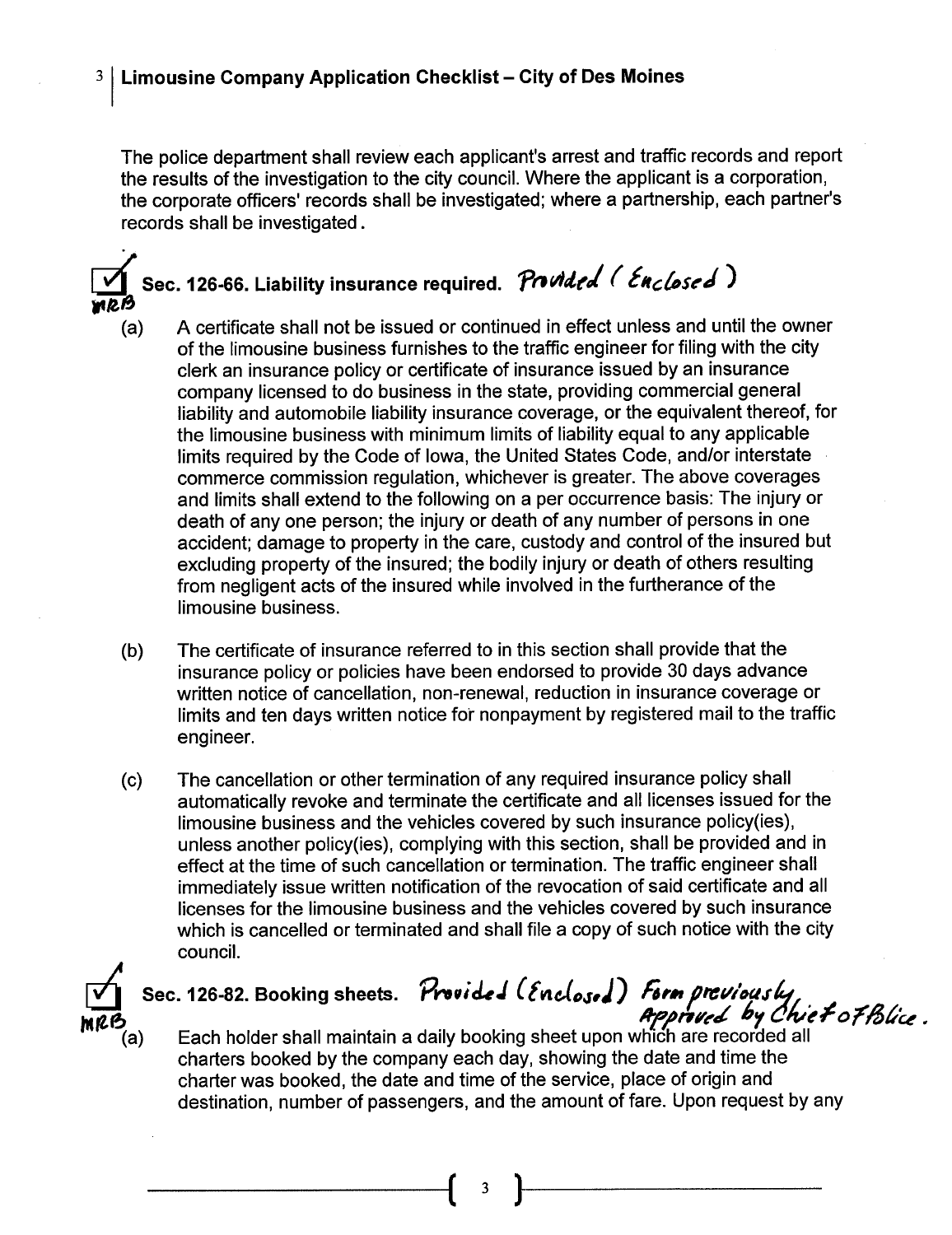## $4 \mid$  Limousine Company Application Checklist - City of Des Moines

law enforcement officer or any city police cadet, any driver shall present the booking sheet, or a copy thereof, showing the name(s) of the passenger(s) being picked up, and if at the airport, the flight number of the arriving passenger(s).

- (b) Each holder shall retain and preserve all booking sheets in a safe place for at least one month following the date of the making of the record. Booking sheets shall be available to the chief of police or the traffic engineer.
- (c) Each holder shall submit to the traffic engineer a report by January 30 of each year summarizing the activity of the previous year. The report shall contain information on number and types of complaints received including specific information on any discrimination complaints; number of passengers carried; number of trips per vehicle; age, mileage and general condition of each vehicle; tenure and turnover of drivers' and other information as required by the traffic engineer.

## Sec. 126-62. Certificate of public convenience and necessity required.<br> $\mathcal{U}$

Any person owning, operating or controlling a limousine as a vehicle for hire upon the streets of the city or picking up any passenger for a fare within the corporate limits of the city, shall first obtain a certificate and the required annual limousine license from the traffic engineer. The following motor vehicles are excluded from the requirements of this article:

- (1) Motor vehicles owned and operated by hotels, motels and other boarding places, used for the purpose of transporting patrons, without fee or charge, between said hotel, motel or boarding place and the local station of a common carrier.
- (2) Ambulances and other emergency vehicles.
- (3) Funeral hearses.
- (4) Metropolitan Transit Authority buses or other commercial vehicles designed to transport 16 or more persons, including the driver, duly licensed by the state.

# Sec. 126-70. Limousine driver's license required.

Every person who operates a limousine for hire upon the streets of the city shall first obtain and shall properly display a limousine driver's license.



 $\left( \begin{array}{cc} 4 \end{array} \right)$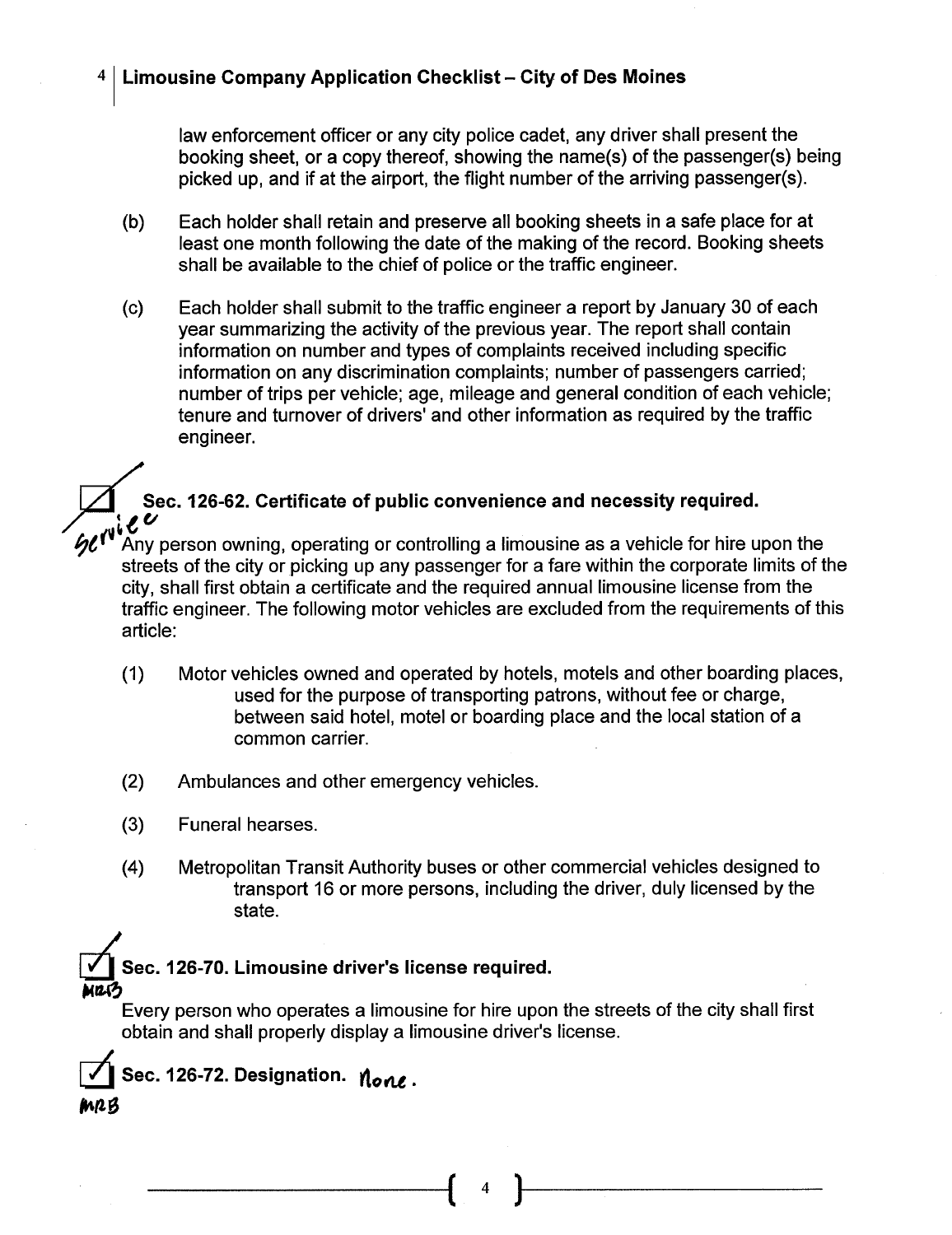## $5$  Limousine Company Application Checklist - City of Des Moines

Each limousine may bear on the outside of the door or on the side glass on each side the name of the company and, in addition, may bear an identifying design. If an identifying name or design is used, the markings shall be painted or affixed by decal in letters or figures at least 1 1/2 inches in height. Any licensed vehicle shall not have a color scheme, identifying design, monogram, or insignia that will conflict with or imitate any existing limousine or any official or emergency vehicle color scheme, identifying design, monogram or insignia in a manner that will mislead or deceive or defraud the public.

## Sec. 126-81. Limousine service.

Limousine service may be undertaken by the holder of a certificate subject to the following conditions:

)4i~ '7'('1\

 $\boxed{\phantom{1}}^{(2)}$ mr $\kappa$ B

 $\sum_{n}$ (3) 123

No limousine service shall be booked less than one hour prior to the service, except for contracted limousine service under a written contract or . agreement on file with the traffic engineer.

The holder shall maintain a central place of business in a location properly zoned for that business.

If vehicle maintenance and storage is provided separately from the central office, then the vehicle maintenance/storage area must also be in a location properly zoned for such activity.

The holder shall have a listed telephone number. (515) 244 - 1869

The service must be booked at a scheduled rate on file with the traffic engineer for a minimum of one hour, even if the trip requires less than one hour, except for contracted limousine service under a written contract or agreement on file with the traffic engineer.

## **Definitions**

Airport means the Des Moines International Airport located in southwest Des Moines on Fleur Drive between McKinley Avenue and Army Post Road.

Aviation director means the director of the airport or an authorized representative.

Booking means an agreement between a limousine company and a passenger, or group of passengers, for limousine service at a specified time not less than one hour after the acceptance of such agreement.

Booking sheet means a record prepared by a limousine company of all charters booked by the company showing the date and time the charter was booked, the date and time

 $\mathfrak{c}$  )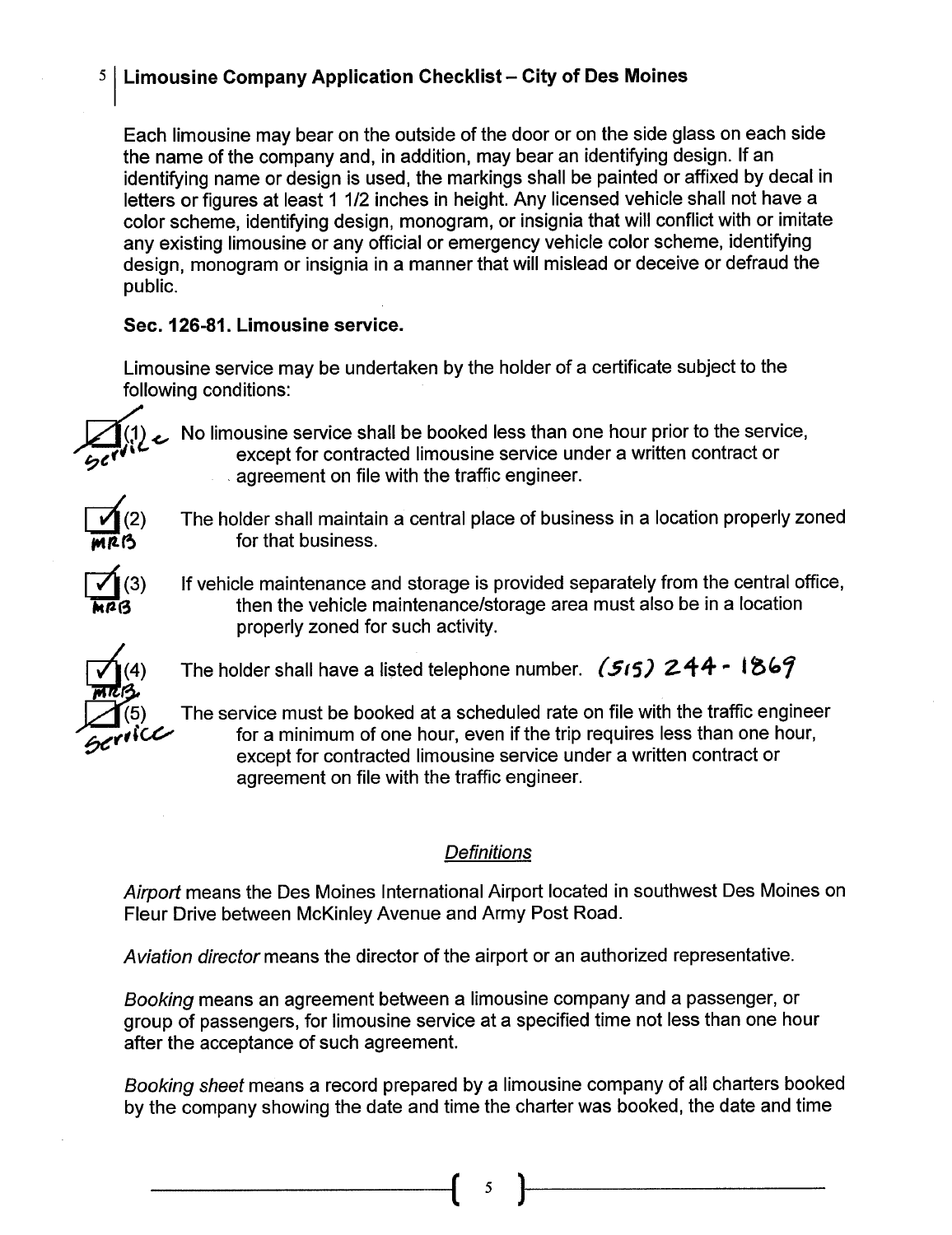## $6|$  Limousine Company Application Checklist - City of Des Moines

of the service, place of origin and destination, number of passengers, and the amount of fare. If service is provided at the airport, the booking sheet shall also include the name(s) of the passenger(s) being picked up and the flight number of the arriving passenger(s).

Certificate means a certificate of public convenience and necessity issued by the city council authorizing the holder to conduct a limousine service in the city.

City clerk means the city clerk or an authorized representative.

Contracted limousine service means a written agreement or contract with a business, for a period of not less than 180 days duration, for limousine service.

Finance director means the finance director of the city or an authorized representative.

Holder means a person to whom a certificate of public convenience and necessity has been issued.

Limousine means a motor vehicle engaged in the transportation of passengers for hire in limousine service.

Limousine license means the license granted annually to a person who holds a certificate to conduct a limousine service in the city.

Limousine service means transportation of passengers in a motor vehicle from or to any point in the city on a prearranged basis, for a minimum of one hour at an hourly rate.

Rate card means a card issued by the holder which contains the rates of fare then in force.

Solicit means to invite another, either by word or deed, to be a passenger in a vehicle for hire. Such deeds may include, but are not limited to, parking in any area where prospective passengers might be found without a booking sheet listing a specific passenger to be picked up.

Traffic Engineer means the city traffic engineer of the city or an authorized representative.



Traffic & Transportation Division 600 East Court Avenue. Suite 200 Des Moines. IA 50309

MICHAEL R. BERRY Traffic Facilifies

Adminisfrator

(TI 515.283.4973 IC) 515.202.1687 IFI 515.237.1640

www.dmgov.org mrberry@dmgov.org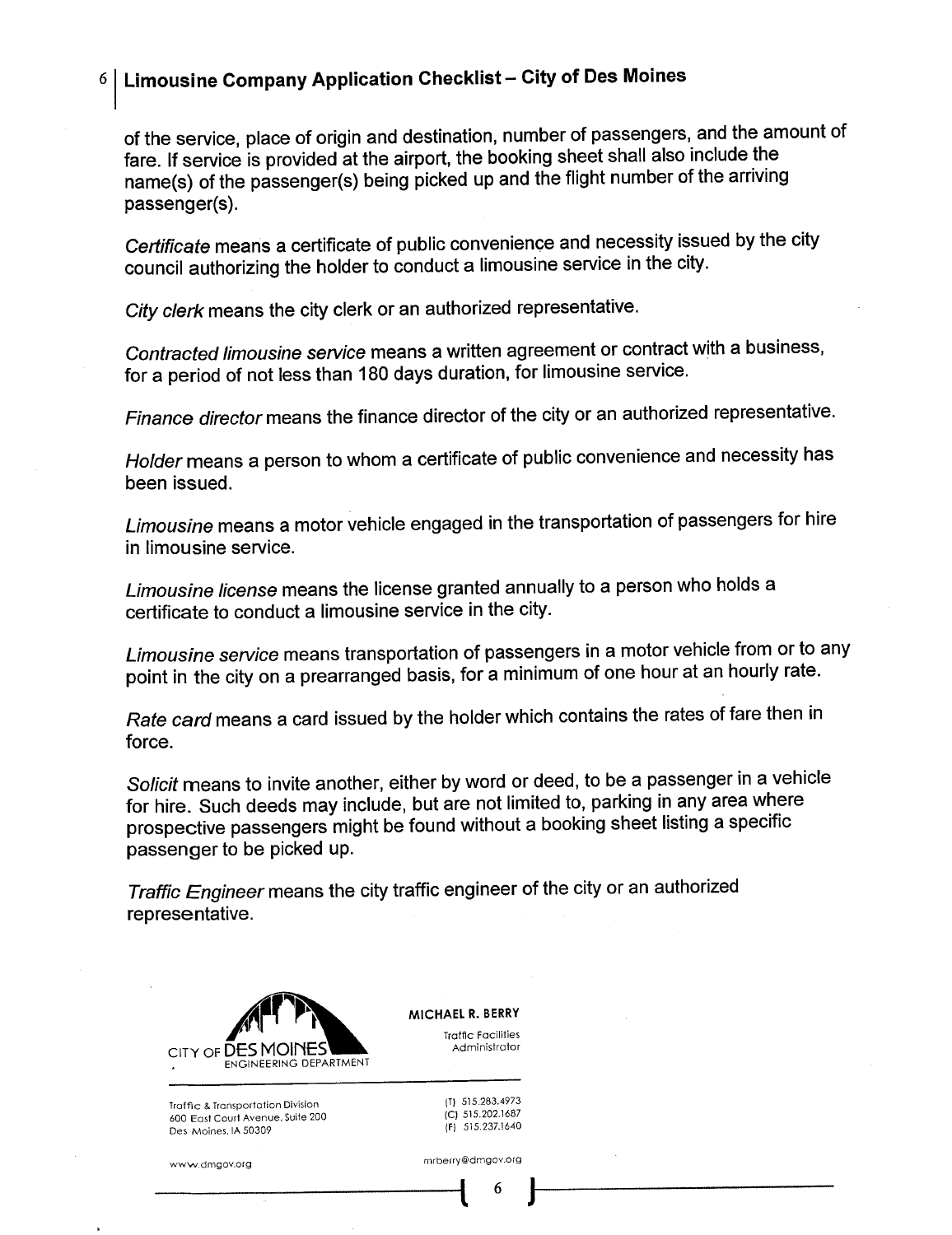Attn: City Council: Tuesday, September 15, 2009

My name is Mike Marks (48) and I am applying for certificate of public convenience and necessity, for my limousine business that I am starting. We'll be providing services to anyone requiring safe and elegant transportation around the greater Des Moines area.

With the growing presence of stars, actors, and entertainers that have been moving to the area this could be a great venture to embark on. In the past I have carpooled, driven friends kids to school, and many similar experiences to a lesser degree of providing transportation, but when I think of running a limousine service I want it to be a comforting sophisticated way to travel about the city, making memories for people so they can use our service from when they are teens going to their first prom all the way till their wedding day. That's the kind of experience I would want if it were me looking for a limousine service so that is what I want to bring to this city. We want to stand out by our service alone, for the time being we have chosen not to implement any logo or number on the car until we deem it necessary.

The limousine we have is being stored at D&R Custom Kitchens 2914 SE 14<sup>th</sup> St, while the base of operations for day to day business will be handled out of my home at 2433 SE 14<sup>th</sup> St. Des Moines IA 50320. Attached is verification that the vehicle is registered and licensed through the state and that it has been through the required safety inspections.

I am an upstanding citizen with no debt, or financial judgments against me. I have no criminal record and have never had my license revoked or suspended, as I am a very safe driver. Being an honest business man I want this venture to be beneficial for everyone that it can be of use to, as an income for me, and as a means of adding to the city in some way.

I'd like to extend my thanks to the entire City Council for taking the time to review my application and for consideration of my proposaL.

Sincerely yours,

mile Met

P.S. We look forward to doing business with you!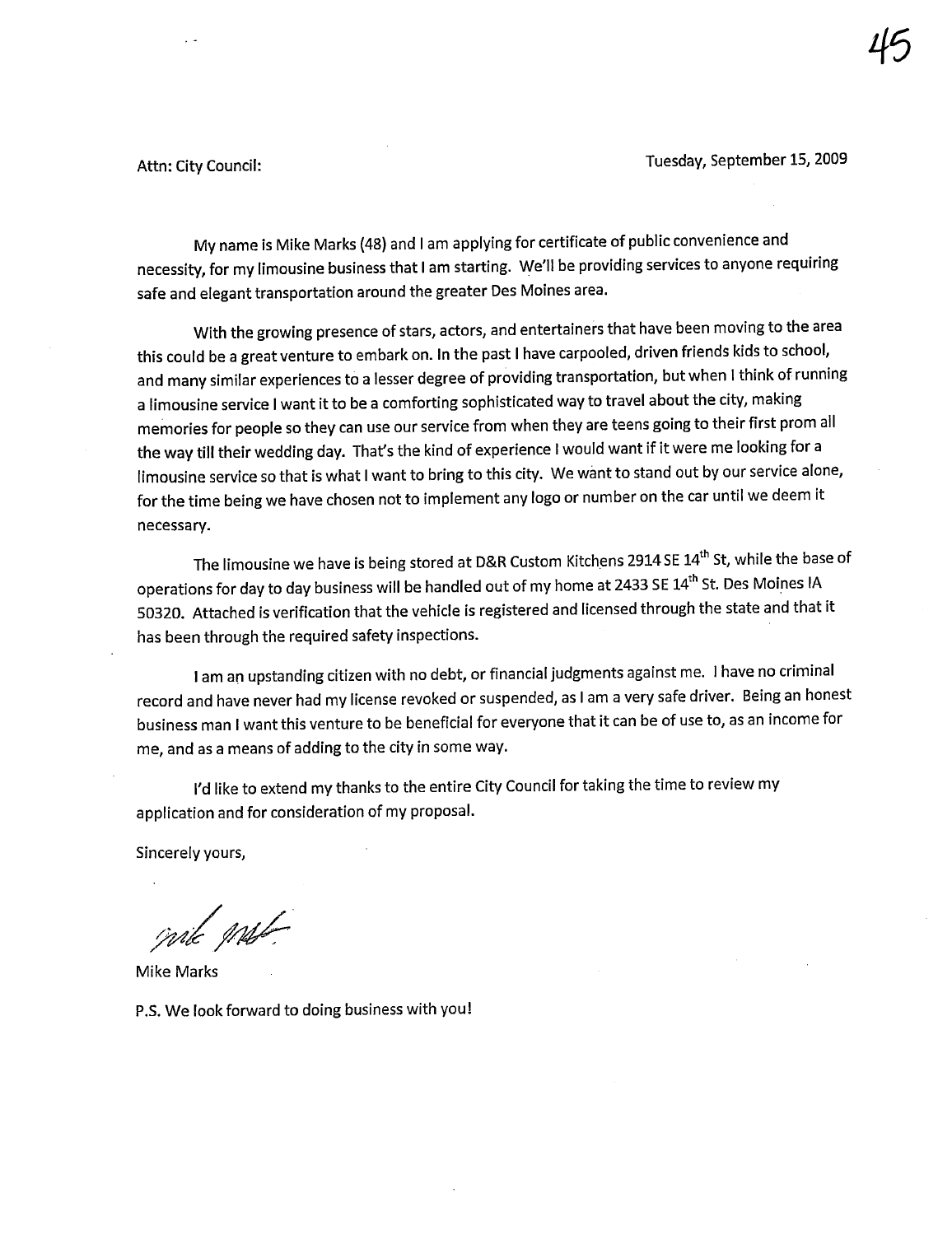

In association with



3024 Harney Street · Omaha Nebraska 68131

October 09, 2009

**MIKE G MARKS** 2433 SE 14TH STREET DES MOINES, IA 50320 Policy questions, changes, or billing: 1-800-691-3891 7:00 AM - 8:00 PM Central Time Monday - Friday

| Policy Effective       | 09/17/2009 3:41 pm  |
|------------------------|---------------------|
| Policy Expiration      | 09/17/2010 12:01 am |
| Policy Number          | 75 APG 020012 - 01  |
| Billing Account Number | 20915               |
|                        |                     |

Claim reportina: 1-866-920-5459 24 hours a day 7 days a week

To our policyholder:

Please find enclosed the document(s) indicated below.

Print Certificate Holder(s)

Please review the documents to ensure they accurately reflect the requested change in policy terms.

Please retain this endorsement for your records.

Regards,

National Indemnity Company of Mid-America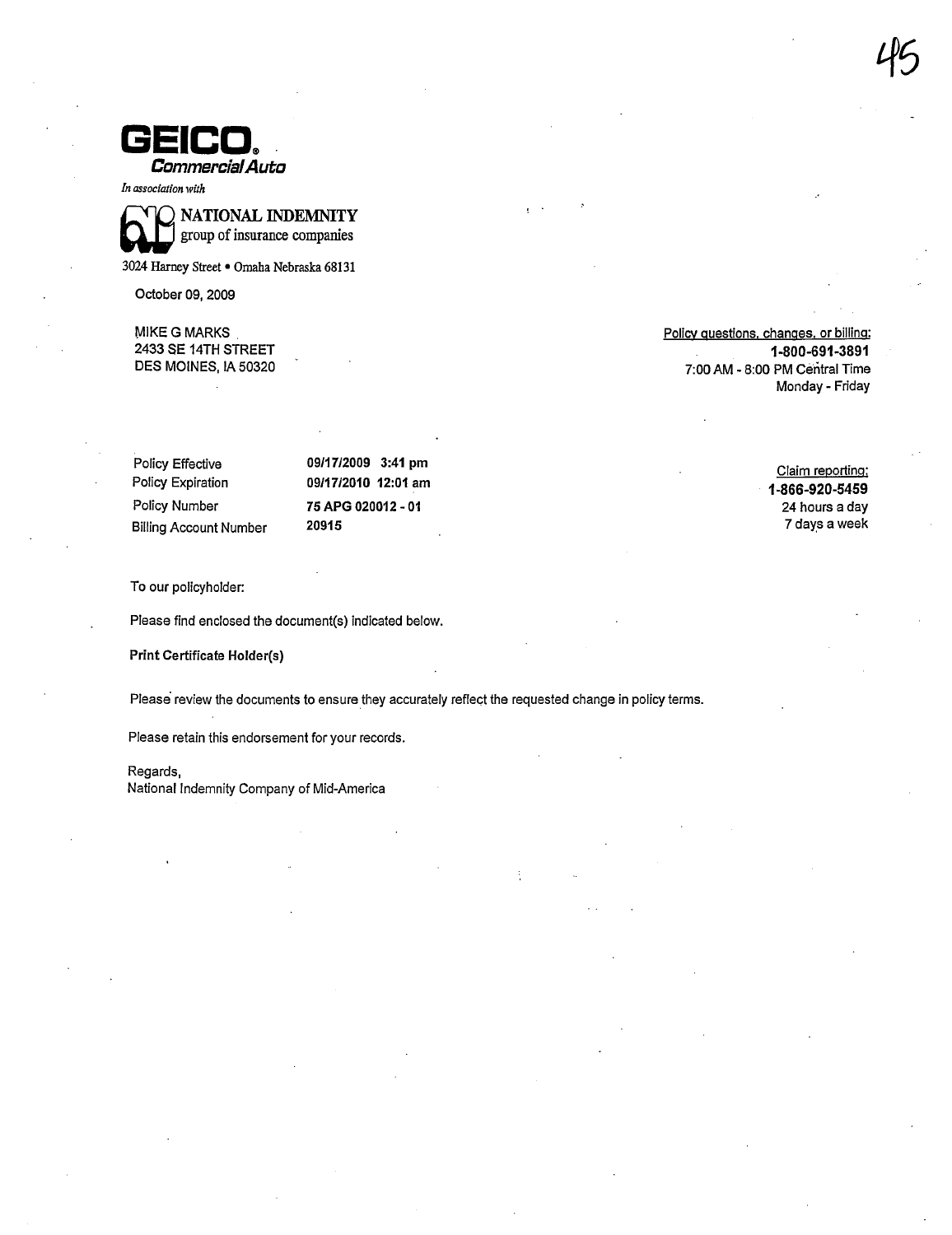POLICY NUMBER: 75APG020012-01 CERTIFICA TE OF INSURANCE MAST RESERVED TO MARRIAGE

This certificate of insurance is NOT an insurance policy and does not amend, extend or alter the coverage afforded by the policy listed herein. The terms, conditions and exclusions of the policy govem the rights and obligations of the Company to the named insured and any other insureds and may limit coverage. Provisions of any other contract. including agreements betwen the insured and anyone else. cannot and do not amend, extend, or alter any lenns, conditions or exclusions in the policy. Additional insured and other endorsements may be authorized only by the Company or their appointed General Agents. Where reference is made to an Aggregate Limit, such limit is the company's maximum liability under the policy for the entire policy period regardless of the number of insureds, claimants or occurrences.

#### Date 10/09/2009 11:57 PM

#### NAMED INSURED MIKE G MARKS

NAMED iNSUR ED'S ADDRESS 2433 SE 14TH STREET DES MOINES, IA 50320

iNSURANCE COMPANY NAME: NATIONAL INDEMNITY COMPANY OF MID-AMERICA

INSURANCE COMPANY ADDRESS: 3024 Harney Street . Omaha, Nebraska . 68131-3580

| <b>POLICY NUMBER</b> | <b>TYPE OF INSURANCE</b>                              |                       |            | <b>LIMITS</b> | INCEPTION DATE<br><b>EXPIRATION DATE</b> |
|----------------------|-------------------------------------------------------|-----------------------|------------|---------------|------------------------------------------|
| 75APG020012-01       | <b>AUTOMOBILE LIABILITY</b>                           |                       |            |               | 09/17/2009 3:41 PM                       |
|                      | Bodily Injury                                         | Each Person           | \$         | N/A           | 09/17/2010 12:01 AM                      |
|                      |                                                       | Each Accident         | s.         | N/A           |                                          |
|                      | Property Damage                                       | Each Accident         | \$         | N/A           |                                          |
|                      | Bodily Injury & Property Damage                       | Combined Single Limit |            | 1,000,000     |                                          |
|                      |                                                       |                       | S          |               |                                          |
|                      | GARAGE LIABILITY - OTHER THAN AUTO                    |                       |            |               |                                          |
|                      | Bodily Injury & Property Damage Combined Single Limit |                       |            | N/A           |                                          |
|                      | Aggregate Limit                                       |                       | $\ddot{x}$ | N/A           |                                          |
|                      | Garagekeepers Coverage                                |                       |            |               |                                          |
|                      | Legal Liability   Direct Primary                      |                       | $\sim$     | N/A           |                                          |
|                      | Other: $\qquad \qquad$                                |                       | s.         | N/A           |                                          |
|                      | <b>CARGO COVERAGE</b>                                 |                       |            |               |                                          |
|                      | Other:                                                |                       |            | N/A           |                                          |
|                      |                                                       |                       |            |               |                                          |

The Company agrees to provide 30 days advanced notice to the Certificate Holder when this policy is cancelled.

| Vehicle Schedule<br>Vehicle Number (Year, Make, Model, VIN) | Collision  | Comp or<br>Spec. Caus. Amount | Stated | Phys. Dam.<br>Deductible |  |
|-------------------------------------------------------------|------------|-------------------------------|--------|--------------------------|--|
| 1991 LINCOLN TOWN CAR 1LNCM81W3MY690459                     | <b>N/A</b> |                               | NIA    | NIA                      |  |

ThIs Cartlflcate Issued to: City of Des Moines Traffic Divisions 600 E Court Ave Suite 200A Des Moines, IA 50309

ThIs Certificate Issued by: GEICO Insurance Agency, Inc. One GEICO Boulevard Fredericksburg, VA 22412

~;?,/r.:" .. -. .<br>! ... | Deller /,r:~/ . ..,/,¡ge,1' -\_/

Authorized Representative . n/nai?nn" . .....A ~?"?PFi';1.P.I"Fi7.."1 ñ.8DF1.576C1 F506034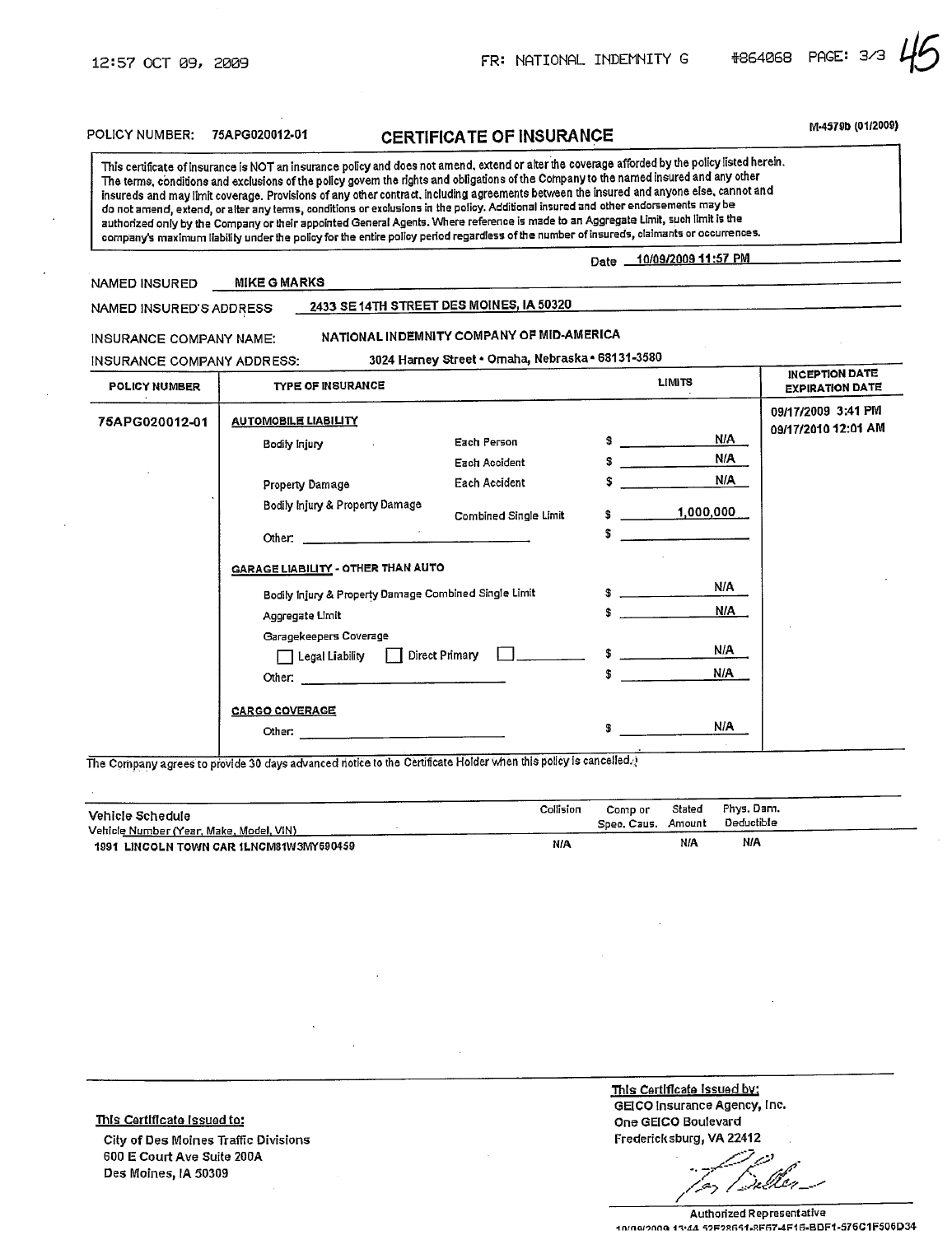

City of Des Moines Permit and Development Center 602 Robert D Ray Drive Des Moines, IA 50309 Phone: 515-283-4200

Fax: 515-283-4270



45

September 11, 2009

Mike Berry City of Des Moines Traffic and Transportation Division 600 E Court Ave Des Moines, IA 50309

Dear Mr. Berry:

The property located at 2433 SE 14<sup>th</sup> Street, in Des Moines is located in an area zoned C-2. This zoning classification wil allow operation of a limousine service at this location.

If you have any other questions contact me at 515-283-4751 or email me at prpoorman@dmgov.org

Sincerely,<br>
Subset of New York<br>
Philip R. Poorman, AICP

Development Zoning Inspector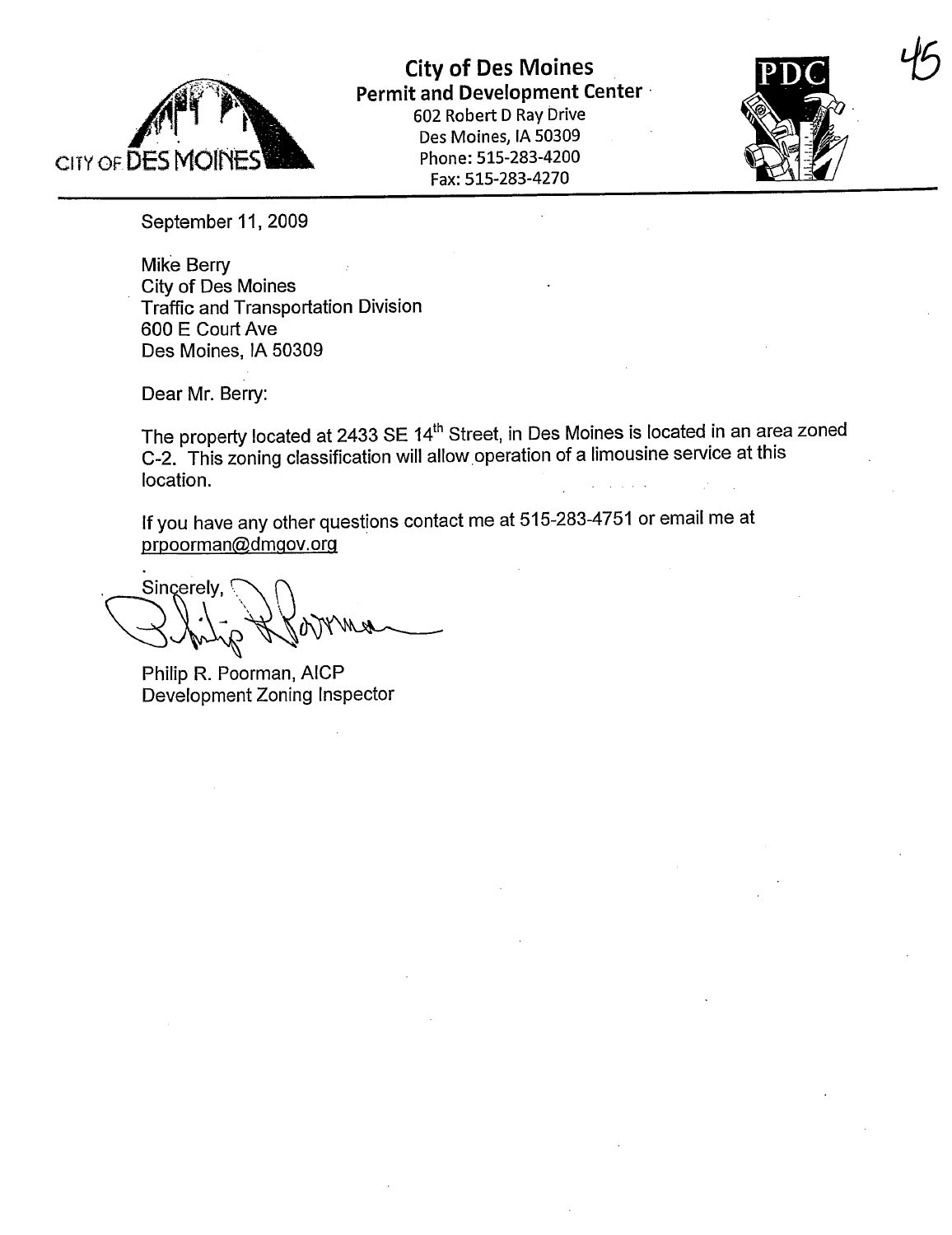## **Blakes Auto and Exhaust** 1210 E 29th St. Des Moines, Iowa 50317<br>Des Moines, Iowa 50317

To Whom it may concern,

This is a statement stating that the vehicle listed below to my knowledge seems to be<br>mechanically sound in all operating asspects. 19910Lincoln Town Car vehicle vin<br>12NCM81W3MY890459.

Thank You<br>Jeremy B. Finks

 $8 - 18 - 09$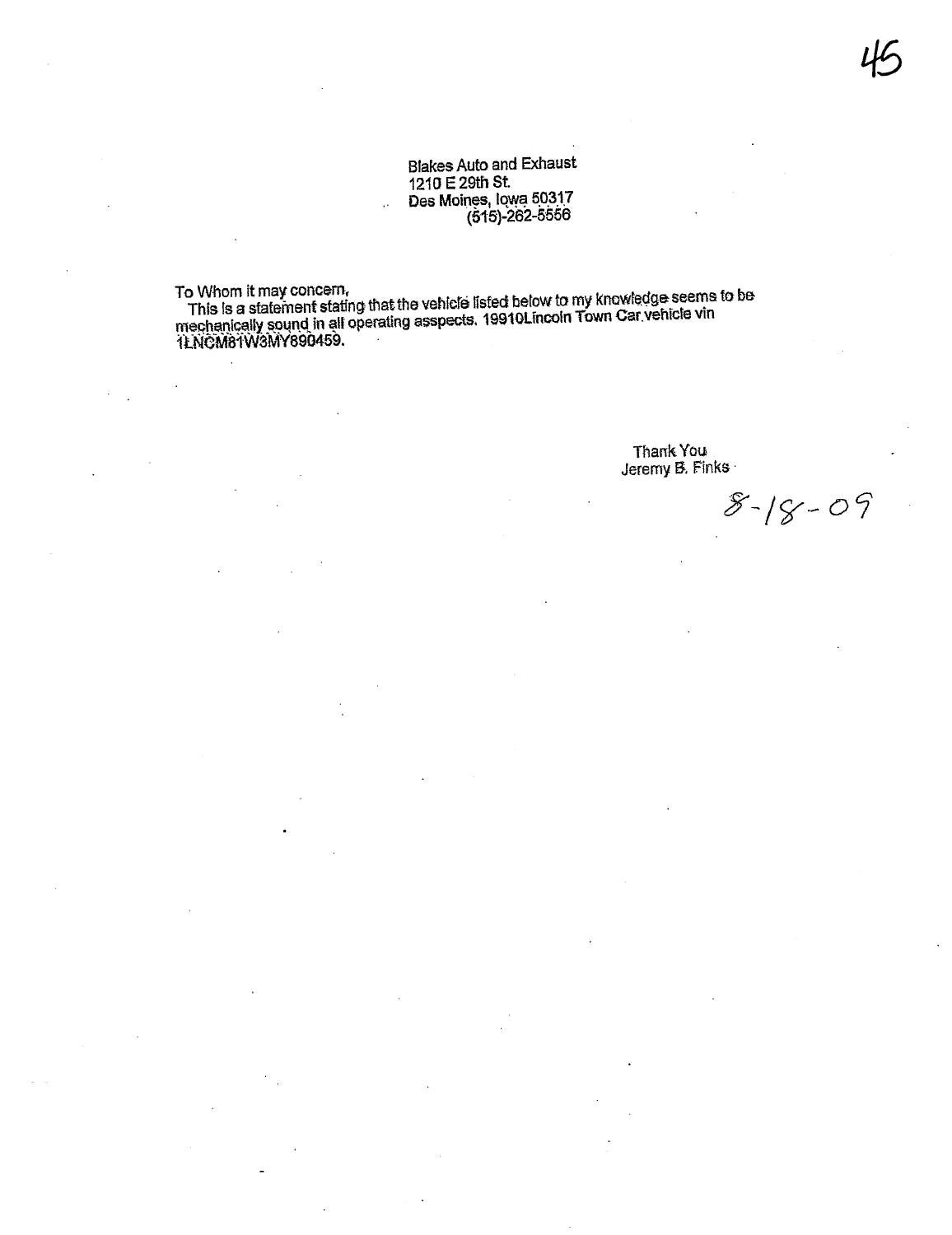Apply online!!

Iowa Department of Revenue www.state.ia.us/tax.

**Iowa Business Tax Registration** 

Go to www.state.ia.us/tax

 $\mathbb{R}^n$ 

If you are applying for more than one type of tax permit and the mailing addresses or responsible parties are different, attach a separate sheet listing the appropriate information. It may take up to six weeks before you receive your permit: however, you are allowed to conduct business as soon as you submit your application.

| PLEASE TYPE OR PRINT LEGIBLY<br>receive your permit, nowever, you are                                                                                                                                                                                                                                                                                               |                                                                                                                                              |
|---------------------------------------------------------------------------------------------------------------------------------------------------------------------------------------------------------------------------------------------------------------------------------------------------------------------------------------------------------------------|----------------------------------------------------------------------------------------------------------------------------------------------|
| I. PHYSICAL LOCATION NAME/ADDRESS                                                                                                                                                                                                                                                                                                                                   | <b>II. MAILING NAME/ADDRESS</b>                                                                                                              |
| Federal Employer ID Number:                                                                                                                                                                                                                                                                                                                                         | If your mailing address is different than the location of your business,                                                                     |
| (see info section 1) $\mu$<br>Social Security Number:                                                                                                                                                                                                                                                                                                               | complete this section.<br>ame<br>Name:                                                                                                       |
| Legal Name: $M$ , ke G $M$ ARKS                                                                                                                                                                                                                                                                                                                                     | Mailing Add PECEIVED                                                                                                                         |
| Trade Name: MARLS Limeo                                                                                                                                                                                                                                                                                                                                             | $Zip+4:$<br>City:<br>State:                                                                                                                  |
| Street Address (Not PO Box): $24335574457$                                                                                                                                                                                                                                                                                                                          | SEP 1 1 2009<br>Ext. $\qquad \qquad$<br>Phone                                                                                                |
| City: $\bigcup$ S $\bigcap$ $\bigcap$ $\bigcap$ $\bigcap$ State: $\bigcap \mu$ Zip+4: $\bigcap$ $\bigcap$ $\bigcap$ $\bigcap$ $\bigcap$ $\bigcap$ $\bigcap$ $\bigcap$ $\bigcap$ $\bigcap$ $\bigcap$ $\bigcap$ $\bigcap$ $\bigcap$ $\bigcap$ $\bigcap$ $\bigcap$ $\bigcap$ $\bigcap$ $\bigcap$ $\bigcap$ $\bigcap$ $\bigcap$ $\bigcap$ $\bigcap$ $\bigcap$ $\bigcap$ | Ext.<br>Phone:                                                                                                                               |
| County Name: $\frac{\partial \rho}{\partial x}$ County Number:                                                                                                                                                                                                                                                                                                      | <b>TAXPAYER SERVICES</b>                                                                                                                     |
| Phone 1: $515244-1322$ Ext.                                                                                                                                                                                                                                                                                                                                         | IV. TYPE OF OWNERSHIP (MUST check one)                                                                                                       |
| Phone 2: $515$ $778 - 5679$<br>Ext.                                                                                                                                                                                                                                                                                                                                 | ⊠ Sole Proprietor Q Partnership Q Corporation                                                                                                |
| Telephone Number Required                                                                                                                                                                                                                                                                                                                                           | $\Box$ Government $\Box$ Limited Liability Co<br>$\Box$ Association                                                                          |
| <b>III. PREVIOUS OWNER</b>                                                                                                                                                                                                                                                                                                                                          | Date Established:<br>the control of the control of the control of the                                                                        |
| If you are purchasing this business, provide previous owner's name:                                                                                                                                                                                                                                                                                                 |                                                                                                                                              |
|                                                                                                                                                                                                                                                                                                                                                                     | <b>V. RETAILER REGISTRATION</b>                                                                                                              |
| Calendar quarters in which business is operated:                                                                                                                                                                                                                                                                                                                    | OUT-OF-STATE RETAILER'S USE TAX PERMIT (no fee):                                                                                             |
| <b>Z</b> Entire year<br>$\Box$ April-June<br>$\Box$ Jan.-March                                                                                                                                                                                                                                                                                                      | Retailers making taxable sales in lowa from an out-of-state location<br>must register to collect retailer's use tax. File through eFile $\&$ |
| $\Box$ July-Sept.<br>$\Box$ Oct.-Dec.                                                                                                                                                                                                                                                                                                                               | Pay. See Web site for more information.                                                                                                      |
| Type of products or services to be sold: Limeo Restrac                                                                                                                                                                                                                                                                                                              | *Starting date for selling at retail in Iowa:<br>(MM/DD/YY)                                                                                  |
|                                                                                                                                                                                                                                                                                                                                                                     | How much tax do you expect to collect?                                                                                                       |
| $\Box$ Check this box if your business is a hotel, motel, inn, or                                                                                                                                                                                                                                                                                                   | $\Box$ less than \$120 tax/year (File Annually)                                                                                              |
| bed and breakfast.                                                                                                                                                                                                                                                                                                                                                  | $\Box$ less than \$1,500 tax/month (File Quarterly)                                                                                          |
| SALES TAX PERMIT (no fee)                                                                                                                                                                                                                                                                                                                                           | $\Box$ more than \$1,500 tax/month (File Monthly)                                                                                            |
| File through eFile & Pay. See Web site for more information.                                                                                                                                                                                                                                                                                                        | $\Box$ MOTOR VEHICLE RENTAL TAX (no fee)                                                                                                     |
| *Starting date for selling at retail:                                                                                                                                                                                                                                                                                                                               | If you rent motor vehicles to customers, you must collect this tax.                                                                          |
| (MM/DD/YY)<br>How much sales tax do you expect to collect?                                                                                                                                                                                                                                                                                                          | Motor vehicle rental tax permit is always filed quarterly.<br>*Starting date for renting automobiles in Iowa:                                |
| $\Box$ less than \$120 tax/year (File Annually)                                                                                                                                                                                                                                                                                                                     | (MM/DD/YY)                                                                                                                                   |
| d less than \$500 tax/month (File Quarterly)                                                                                                                                                                                                                                                                                                                        | $\Box$ HOUSEHOLD HAZARDOUS MATERIAL PERMIT:<br>See "INFORMATION" section for explanation of HHM permits.                                     |
| $\Box$ more than \$500 tax/month (File Monthly)                                                                                                                                                                                                                                                                                                                     | *Starting date for selling hazardous material:                                                                                               |
| $\Box$ more than \$5,000 tax/month (electronic payment required)                                                                                                                                                                                                                                                                                                    | (MM/DD/YY)                                                                                                                                   |
| (File Semi-Monthly)                                                                                                                                                                                                                                                                                                                                                 | $\Box$ Special (\$125 fee or more)<br>$\Box$ Regular (\$25 fee)                                                                              |
| If you have more than one location, do you want to file<br>$\mathcal{L}_{\text{max}}$ and $\mathcal{L}_{\text{max}}$ and $\mathcal{L}_{\text{max}}$                                                                                                                                                                                                                 | VI. WITHHOLDING TAX REGISTRATION (no fee)                                                                                                    |
| consolidated returns?                                                                                                                                                                                                                                                                                                                                               | Complete this section if you have employees. File through                                                                                    |
| Number of locations to file consolidated: _____                                                                                                                                                                                                                                                                                                                     | eFile & Pay. See Web site for more information.                                                                                              |
| See "INFORMATION" section on consolidated returns.                                                                                                                                                                                                                                                                                                                  | *Starting date for withholding Iowa income tax:<br>(MM/DD/YY)                                                                                |
| $\Box$ CONSUMER'S USE TAX (no fee):                                                                                                                                                                                                                                                                                                                                 | How much Iowa income tax do you think you will be withholding?                                                                               |
| This is only for those who purchase taxable goods or services                                                                                                                                                                                                                                                                                                       | Select a filing status:                                                                                                                      |
| that you consume in Iowa and do not pay sales tax when the                                                                                                                                                                                                                                                                                                          | □ less than \$500 tax/month (File Quarterly)<br>$\Box$ more than \$500 tax/month (File Monthly)                                              |
| purchases are made. File through eFile & Pay. See Web site<br>for more information.                                                                                                                                                                                                                                                                                 | □ more than \$10,000 tax/month (File Semi-Monthly)                                                                                           |
| *Starting date for making purchases: ______                                                                                                                                                                                                                                                                                                                         | (electronic payment required)                                                                                                                |
| (MM/DD/YY)                                                                                                                                                                                                                                                                                                                                                          | See "INFORMATION" section for definition of withholding agent.                                                                               |
| How much consumer's use tax do you think you will owe?                                                                                                                                                                                                                                                                                                              | Withholding Agent's Name:                                                                                                                    |

Social Security Number:

Address:

- **Q** less than \$120 tax/year (File Annually)
- $\Box$  more than \$120 tax/year (File Quarterly)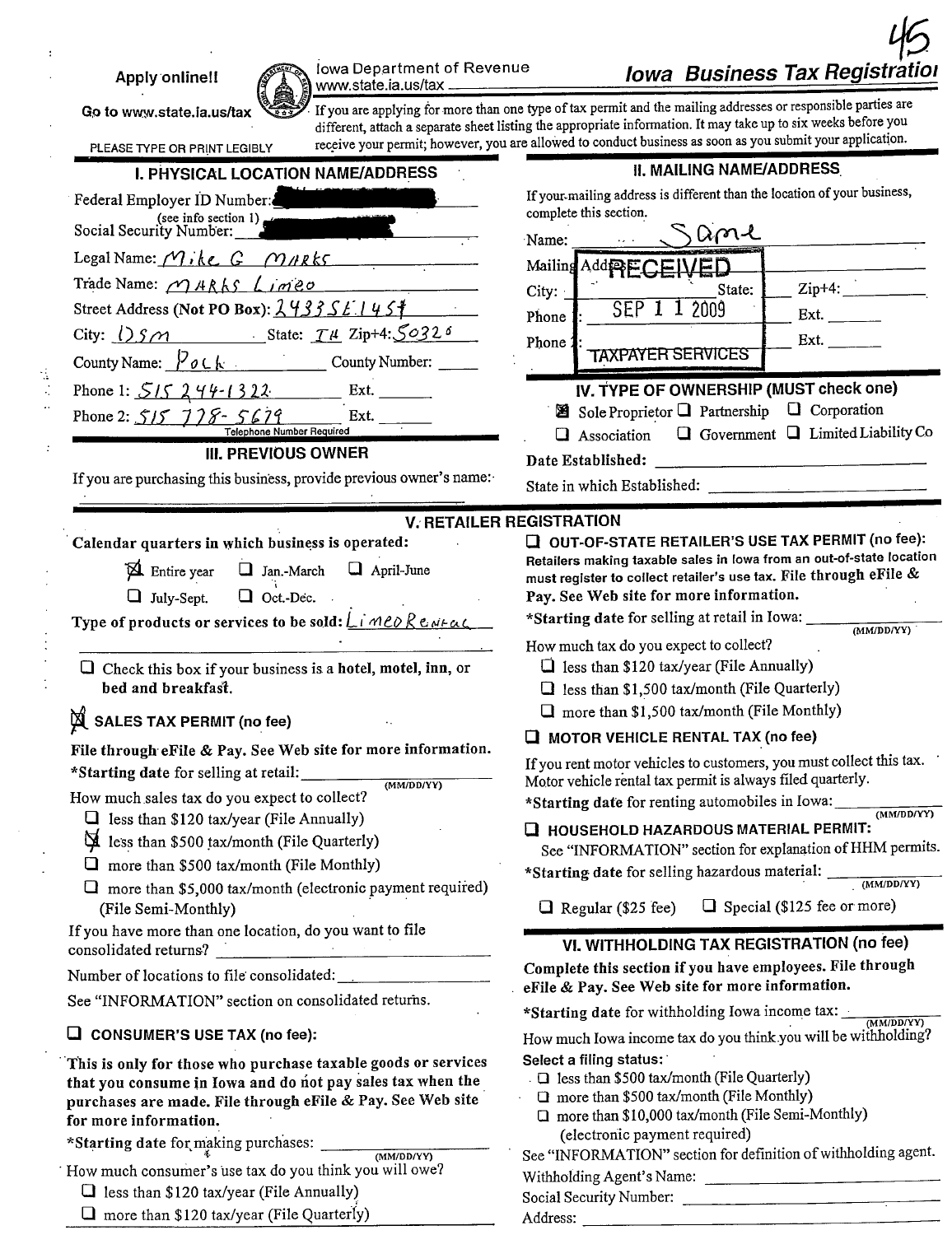## **VII. CORPORATION/PARTNERSHIP REGISTRATION**

Complete this section only if you are registering to file corporation. or partnership income tax returns. \*Starting date for doing business in Iowa: (MM/DD/YY) If corporation, check type: UBIT  $\Box$  Regular  $\Box$  S Corp  $\Box$  Coop  $\Box$  IC-DISQ  $\Box$  FSC If partnership, check here: If Limited Liability Company (LLC), check here:  $\Box$ Month in which the tax year ends: Primary business activity:

## VIII. OWNERS, GENERAL PARTNERS, CORPORATE OFFICERS AND RESPONSIBLE PARTIES

Print the names and Social Security Numbers of all. Attach additional sheets if necessary. If partnership, you must include two names and Social Security Numbers.

| Name:<br>and the company of the                                                                                                                                                                                                                                                                                                                                 |    |                      |        |  |
|-----------------------------------------------------------------------------------------------------------------------------------------------------------------------------------------------------------------------------------------------------------------------------------------------------------------------------------------------------------------|----|----------------------|--------|--|
| SSN:                                                                                                                                                                                                                                                                                                                                                            |    |                      |        |  |
|                                                                                                                                                                                                                                                                                                                                                                 |    |                      |        |  |
| SSN:                                                                                                                                                                                                                                                                                                                                                            |    |                      |        |  |
| Name:                                                                                                                                                                                                                                                                                                                                                           |    |                      |        |  |
| SSN:                                                                                                                                                                                                                                                                                                                                                            | ٠. | $\ddot{\phantom{0}}$ |        |  |
| Name:<br>$\frac{1}{\sqrt{2}}$ , $\frac{1}{\sqrt{2}}$ , $\frac{1}{\sqrt{2}}$ , $\frac{1}{\sqrt{2}}$ , $\frac{1}{\sqrt{2}}$ , $\frac{1}{\sqrt{2}}$ , $\frac{1}{\sqrt{2}}$ , $\frac{1}{\sqrt{2}}$ , $\frac{1}{\sqrt{2}}$ , $\frac{1}{\sqrt{2}}$ , $\frac{1}{\sqrt{2}}$ , $\frac{1}{\sqrt{2}}$ , $\frac{1}{\sqrt{2}}$ , $\frac{1}{\sqrt{2}}$ , $\frac{1}{\sqrt{2}}$ |    |                      |        |  |
| SSN:                                                                                                                                                                                                                                                                                                                                                            |    |                      |        |  |
|                                                                                                                                                                                                                                                                                                                                                                 |    |                      | $\sim$ |  |

#### **IX. SIGNATURE**

This application must be signed by the owner, one of the partners or one of the corporate officers listed above. A preparer's signature is not acceptable unloss he/she is one of/the owners or corporate officers.

Signature: Wle 24 Mle Print Name Here:  $Mike$  G MAR $k$ Social Security Number: Date:  $9 - 11 - 09$ 

**INCOMPLETE APPLICATIONS WILL DELAY PROCESSING.** Returns filed late are subject to penalties and interest. Multiple delinguent filings can result in revocation of sales tax permit(s) and assessment of substantial bonds.

eFile & Pay: File and pay your Iowa withholding, sales, consumer's use, retailer's use, corporate estimates, and motor fuel taxes through eFile & Pay. Businesses that prepare tax returns for clients may want to register as "bulk filers." More information is available on our Web site at www.state.ia.us/tax

|               | FOR OFFICE USE ONLY                                                                                                                                                                                                                                                                       |
|---------------|-------------------------------------------------------------------------------------------------------------------------------------------------------------------------------------------------------------------------------------------------------------------------------------------|
|               |                                                                                                                                                                                                                                                                                           |
| PERMIT NUMBER | <b>FILER TYPE</b>                                                                                                                                                                                                                                                                         |
|               |                                                                                                                                                                                                                                                                                           |
| र्णक          |                                                                                                                                                                                                                                                                                           |
|               |                                                                                                                                                                                                                                                                                           |
|               | OWNER TYPE: $\frac{1}{2}$ and $\frac{1}{2}$ and $\frac{1}{2}$ and $\frac{1}{2}$ and $\frac{1}{2}$ and $\frac{1}{2}$ and $\frac{1}{2}$ and $\frac{1}{2}$ and $\frac{1}{2}$ and $\frac{1}{2}$ and $\frac{1}{2}$ and $\frac{1}{2}$ and $\frac{1}{2}$ and $\frac{1}{2}$ and $\frac{1}{2}$ and |
| HOTEL MOTEL.  |                                                                                                                                                                                                                                                                                           |

#### **INFORMATION**

To apply for cigarette or tobacco licenses or any other permit no listed on this form, contact Taxpayer Services. Your application may be denied if you have any outstanding tax liability.

#### **Section I: Location Name/Address**

Federal Employer Identification Number: You must provide a FEIN i the owner of the business is a partnership, corporation, or governmen entity. If you are in the process of applying for a FEIN, write "applied for" on the FEIN line.

## Section IV: Type of Ownership

Sole proprietors who plan to hire employees will need a FEIN.

#### Section V: Retailer Registration

Consolidated Returns: Except for Automobile Rental and Hotel/Mote Tax permits, consolidated sales tax returns may be filed by a retailer who has more than one sales tax permit. Attach a list of businesses, thei locations, and Iowa sales tax permit numbers. If you are adding a nev location to a current consolidated account, include your curren consolidated number.

Electronic Payment: Anyone may choose to remit tax electronically Semi-monthly filers are required to pay electronically.

#### Household Hazardous Material Permit

This permit must be obtained for each location selling household hazardous materials on a retail basis. Manufacturers and distributors tha have independent agents selling door-to-door may purchase one permit fee of \$25 for the first \$3 million in sales of these materials. An additiona \$100 fee is charged for each subsequent increment of \$3 million in sales Fees are not prorated or refunded and must be renewed annually on July 1

The most common household hazardous materials sold as defined by Iowa Code are motor oil and filters, fuels additives, degreasers, waxes polishes, solvents, and stain removers with a petroleum base, petroleumbased fertilizers, and pesticides. It does not include laundry detergents soaps, dishwashing compounds, chlorine bleach, personal care products cosmetics and medications. For questions or a complete list, call 1-515-281-8941.

#### Section VI: Withholding Tax - Withholding Agent

A withholding agent is a person who has the authority to make wage payments or delegate the authority. It does not matter if he or she does the actual work of keeping records, preparing returns or writing checks.

A withholding agent is personally, individually and corporately liable to the State of Iowa for withholding and paying any money required to be withheld and paid. If a withholding agent fails to withhold and pay the required amount, that amount may be assessed against the withholding agent. A payroll service is not a withholding agent.

#### **Mailing Address/Fax Number**

Registration Services, Iowa Department of Revenue, P.O. Box 10465, Des Moines IA 50306-0465, or fax to 515/281-3906.

#### FOR ASSISTANCE...

Web site: www.state.ia.us/tax Phone: 515/281-3114 (local and out of state) or 1-800-367-3388 (lowa, Omaha and Rock Island/Moline) E-mail: idr@iowa.qov

|                 |                   | <b>IOWA COUNTIES AND COUNTY NUMBERS</b> |                  |  |
|-----------------|-------------------|-----------------------------------------|------------------|--|
| It-ADAIR        | 26-DAVIS          | 51-JEFFERSON                            | 76-POCAHONTAS    |  |
| 2-ADAMS         | 27-DECATUR        | 52-JOHNSON                              | 77-POLK          |  |
| 3-ALLAMAKEE     | 28-DELAWARE       | 53-JONES                                | 78-POTTAWATTAMIE |  |
| 4-APPANOOSE     | 29-DES MOINES     | <b>54-KEOKUK</b>                        | 79-POWESHIEK     |  |
| 5-AUDUBON       | 30-DICKINSON      | 55-KOSSUTH                              | 80-RINGGOLD      |  |
| <b>6-BENTON</b> | 31-DUBUQUE        | 56-LEE                                  | 81-SAC           |  |
| 7-BLACK HAWK    | 32-EMMET          | 57-LINN                                 | 82-SCOTT         |  |
| 8-BOONE         | 33-FAYETTE        | 58-LOUISA                               | 83-SHELBY        |  |
| 9-BREMER        | 34-FLOYD          | 59-LUCAS                                | 84-SIOUX         |  |
| 0-BUCHANAN      | 35-FRANKLIN       | 60-LYON                                 | 85-STORY         |  |
| 1-BUENA VISTA   | 36-FREMONT        | 61-MADISON                              | 86-TAMA          |  |
| 2-BUTLER        | 37-GREENE         | 62-MAHASKA                              | 87-TAYLOR        |  |
| 3-CALHOUN       | 38-GRUNDY         | 63-MARION                               | 88-UNION         |  |
| 4-CARROLL       | 39-GUTHRIE        | 64-MARSHALL                             | 89-VAN BUREN     |  |
| 5-CASS          | 40-HAMILTON       | 65-MILLS                                | 90-WAPELLO       |  |
| 6-CEDAR         | 41-HANCOCK        | 66-MITCHELL                             | 91-WARREN        |  |
| 7-CERRO GORDO   | 42-HARDIN         | 67-MONONA                               | 92-WASHINGTON    |  |
| 8-CHEROKEE      | 43-HARRISON       | 68-MONROE                               | 93-WAYNE         |  |
| 9-CHICKASAW     | 44-HENRY          | 69-MONTGOMERY                           | 94-WEBSTER       |  |
| 0-CLARKE        | 45-HOWARD         | 70-MUSCATINE                            | 95-WINNEBAGO     |  |
| 1-CLAY          | 46-HUMBOLDT       | 71-O'BRIEN                              | 96-WINNESHIEK    |  |
| 2-CLAYTON       | 47-IDA            | 72-OSCEOLA                              | 97-WOODBURY      |  |
| 3-CLINTON       | 48-IOWA           | 73 PAGE                                 | 98-WORTH         |  |
|                 | <b>IN HANVOON</b> | <b>74 DAIO ALTO</b>                     | 00-WRIGHT        |  |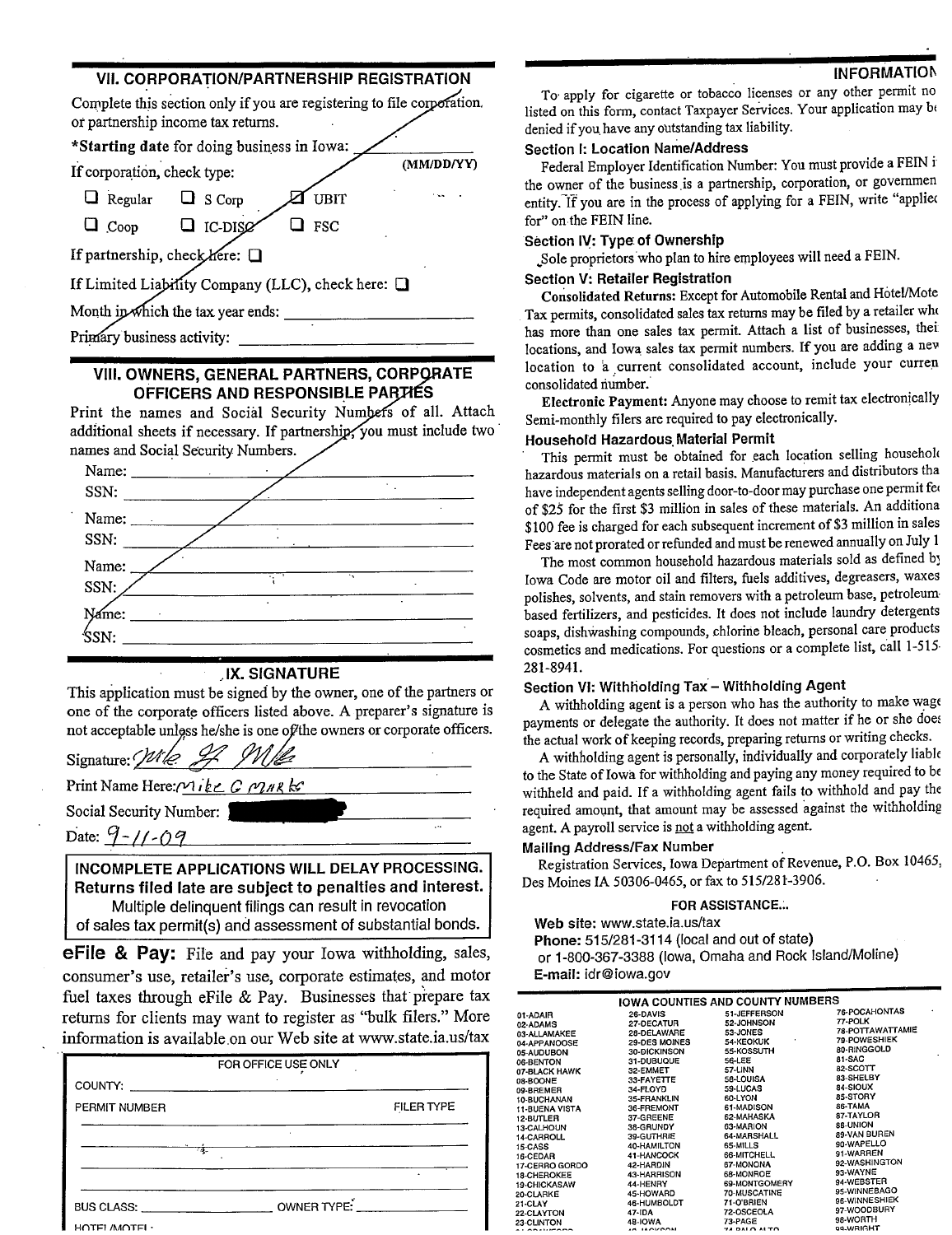

**State of Iowa** Division of Criminal Investigation<br>215 E  $7^{th}$  St<br>Des Moines IA 50319 Ph. 515-725-6066 Fax 515-725-6080

**Iowa Criminal History Record Check** Walk-In Request



| Your name Mike G MARKS            |                           |
|-----------------------------------|---------------------------|
| <b>Address</b><br>24333E/454      |                           |
| City/State/Zip Desmoints TA 50320 | Fill in all shaded areas. |
| Phone# $515$ 778-5679             |                           |

Requesting an Iowa criminal history record check on:

| <b>Last Name</b> Apellido (mandatory)                                                                                                                                                 | First Name Primer Nombre (mandatory) | Middle Name Segundo Nombre (recommended)    |
|---------------------------------------------------------------------------------------------------------------------------------------------------------------------------------------|--------------------------------------|---------------------------------------------|
|                                                                                                                                                                                       |                                      |                                             |
| MARKS                                                                                                                                                                                 | Mike                                 | Gorver.                                     |
| Date of Birth Fecha Nacimiento (mandatory)                                                                                                                                            | Gender Genero (mandatory)            | <b>Social Security Number</b> (recommended) |
|                                                                                                                                                                                       | $Z$ Male<br>$\Box$ Female            |                                             |
| Waiver Signature Firma (If the request is on yourself, please sign. If the request is on someone else, write N/A.)                                                                    |                                      |                                             |
|                                                                                                                                                                                       |                                      |                                             |
| <b>Results</b><br>As of $\overline{q-1}-0$ $\overline{q}$ , a name and date of birth check revealed:<br>$\Box$ No record found<br>MRecord attached, DCI # 423385<br>DCI initials Boll |                                      | DCI USE ONLY<br>$\frac{1}{2}$               |
|                                                                                                                                                                                       |                                      |                                             |
| Receipt<br>Number of requests $\angle x$ \$10.00 per last name = Total amount \$ $\angle O$ . O O                                                                                     |                                      |                                             |
| Method of payment: $\angle$ cash $\Box$ money order $\Box$ check #                                                                                                                    |                                      | MasterCard or Visa                          |
|                                                                                                                                                                                       |                                      |                                             |
| DCI initials $\bigcup$                                                                                                                                                                |                                      |                                             |
|                                                                                                                                                                                       |                                      |                                             |

Credit Card Number #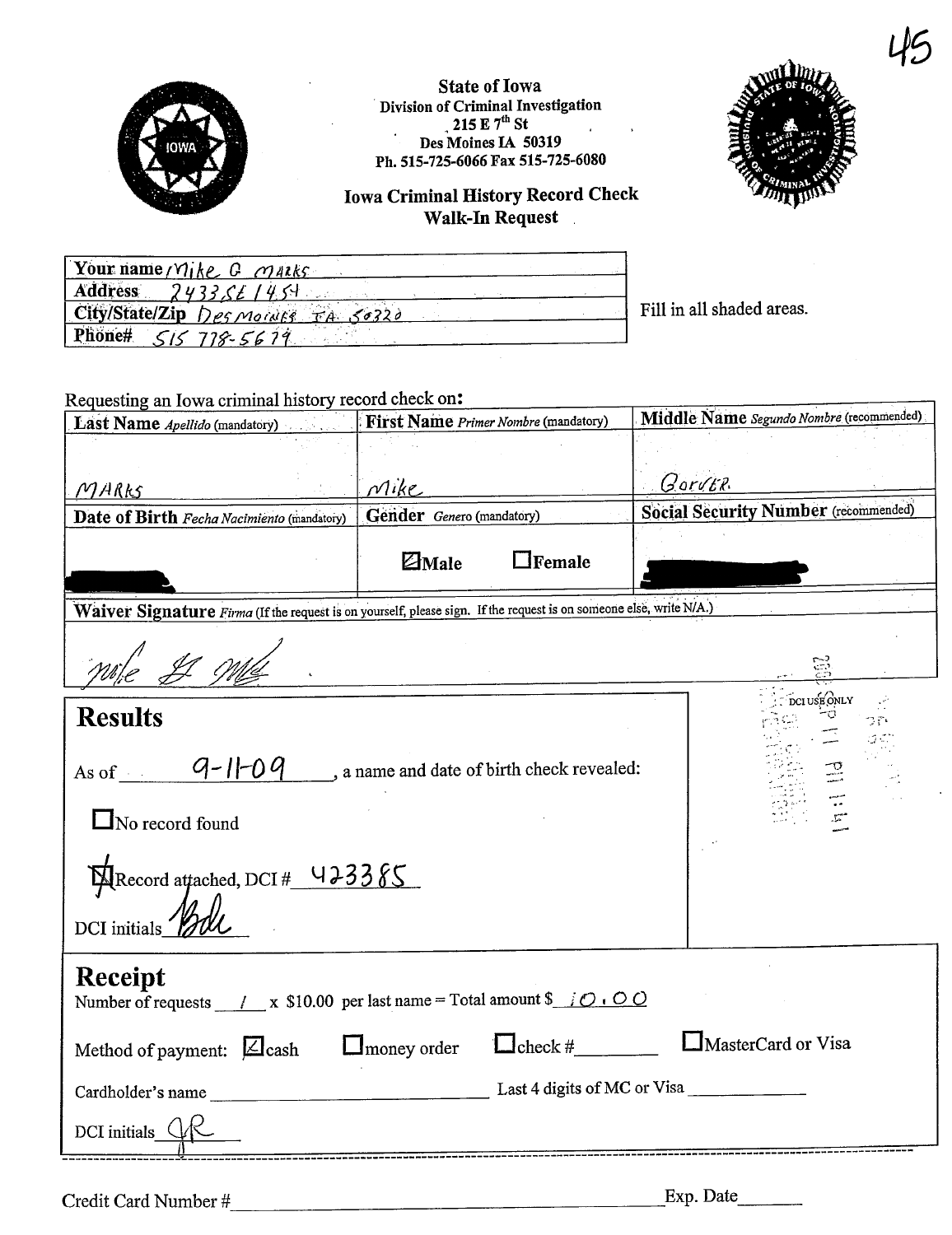|                  |                                                                                                   |            |     |                 |                | IOWA CRIMINAL HISTORY<br>COURT DISPOSITION PENDING<br>STATUS UNKNOWN |            | DCI<br>$.$ PAGE          | 00423385<br>OF <sub>1</sub><br>1<br>DATE PRINTED-<br>2009/09/11 |
|------------------|---------------------------------------------------------------------------------------------------|------------|-----|-----------------|----------------|----------------------------------------------------------------------|------------|--------------------------|-----------------------------------------------------------------|
|                  | DCI:00423385                                                                                      |            |     |                 |                |                                                                      |            |                          |                                                                 |
| $\mathtt{NAME:}$ | MARKS, MICHAEL GROVER<br><b>MARKS, MIKE</b>                                                       |            |     | and the project |                |                                                                      |            |                          |                                                                 |
| DOB.             |                                                                                                   | <b>SEX</b> | RAC |                 | HGT WGT        | EYE                                                                  | HAIR       | SKN                      | POB                                                             |
|                  |                                                                                                   | M          | W   | 507             | 180 -          | BRO                                                                  | <b>BRO</b> | DRK                      | MO                                                              |
|                  | ADDITIONAL IDENTIFIERS                                                                            |            |     |                 | CCH RECORD *** |                                                                      |            |                          |                                                                 |
|                  | 01 ARRESTED 19910715                                                                              |            |     |                 |                |                                                                      |            |                          |                                                                 |
|                  | AGENCY: IA0770000<br>CHARGE NO- 01<br>FRAUDULENT PRACTICES/3RD DEGREE<br>TRK#: L40181401          |            |     | POLK CO SO      |                | IA STATUTE IA714-11-3                                                |            |                          |                                                                 |
|                  | COURT DISPOSITION<br>AGENCY:<br>COUNT NO-01<br>FRAUDULENT PRACTICES/3RD DEGREE<br>TRK#: L40181401 |            |     |                 | IA STATUTE     | IA077015J POLK CO DIST COURT<br>$IA714 - 211 - 3$                    |            |                          |                                                                 |
|                  | SENTENCE<br>DEFERRED JUDGEMENT                                                                    |            |     | 2Y              |                |                                                                      |            | DISP EFF DAT<br>19910918 |                                                                 |
|                  | PROBATION                                                                                         |            |     | 2Y              |                |                                                                      |            | 19910918                 |                                                                 |
|                  | COMMUNITY SERVICE                                                                                 |            |     | 40H             |                |                                                                      |            | 19910918                 |                                                                 |

AN ARREST WITHOUT DISPOSITION IS NOT AN INDICATION OF GUILT. THIS RECORD MAINTAINED BY THE IOWA DIVISION OF CRIMINAL INVESTIGATION, BUREAU OF LDENTIFICATION IS A PUBLIC RECORD BUT CAN ONLY BE RELEASED TO NON-LAW ENFORCEMENT AGENCIES BY THE DCI.

IN THE ABSENCE OF FINGERPRINTS FOR POSITIVE IDENTIFICATION THIS RECORD IS BASED ON INFORMATION FURNISHED. WE CANOT CONFIRM OR DENY THAT THE RECORD COVERS THE SUBJECT OF YOUR INQUIRY. DIVISION OF CRIMINAL INVESTIGATION

**Walk**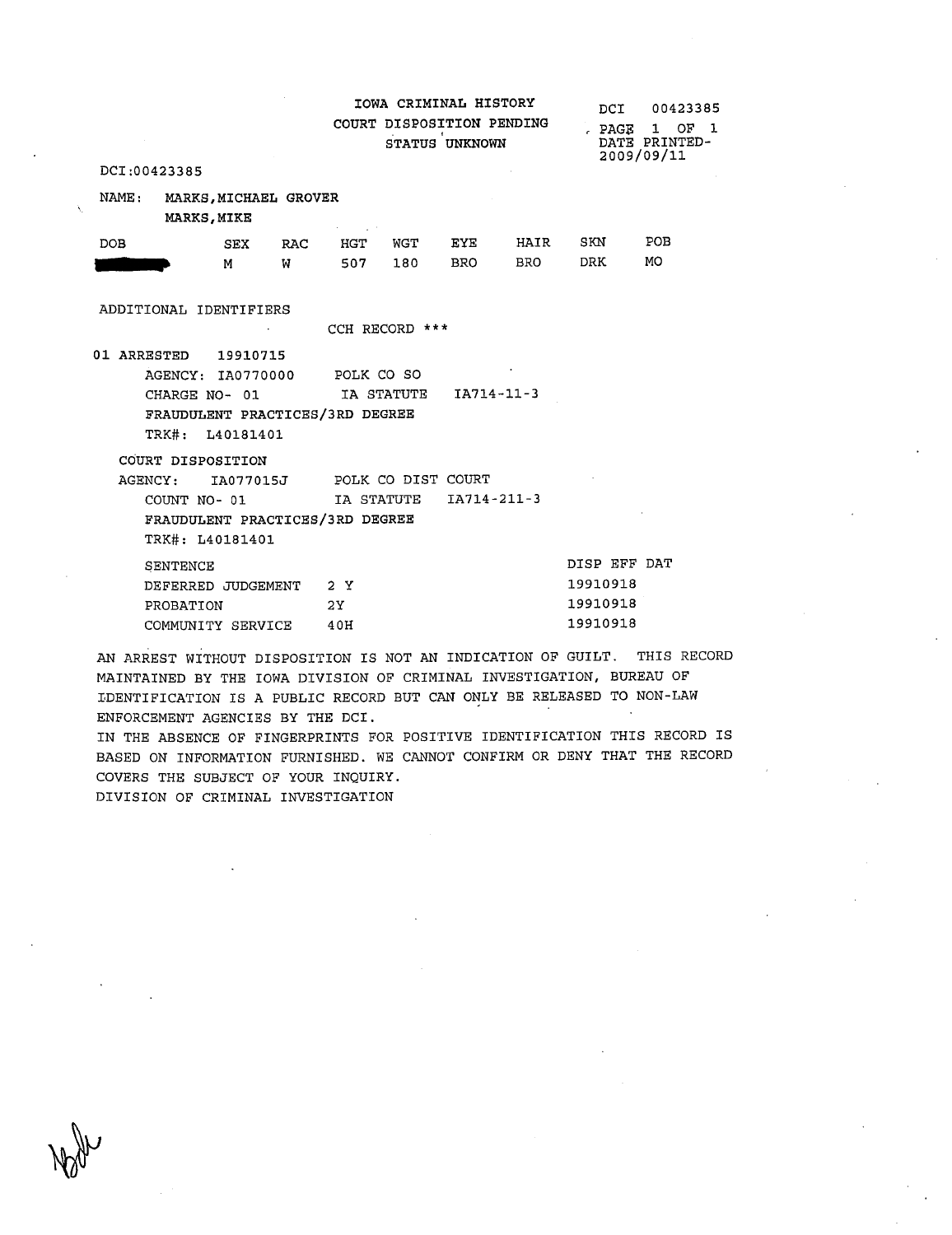Chester J. Culver **Governor** Patty Judge Lt. Governor

 $\mathbf{r}$ 



Eugene T. Meyer **Commissioner** 

45

**SEPTEMBER 11, 2009** 

**RE: MIKE GORVER MARKS** 

To Whom It May Concern:

Based on information submitted, the Iowa DIVISION OF CRIMINAL INVESTIGATION believes MIKE GORVER MARKS dob **Committed**) and MICHAEL GROVER MARKS dob  $\blacksquare$  (appears on Criminal History) are one in the same.

Thank You.

Bechos<br>IOWA DIVISION OF CRIMINAL INVESTIGATION

IN THE ABSENCE OF FINGERPRINTS FOR POSITIVE IDENTIFICATION THIS RECORD IS BASED ON INFORMATION FURNISHED. WE CANNOT CONFIRM OR DENY THAT THE RECORD COVERS THE SUBJECT OF YOUR INQUIRY.

DIVISION OF CRIMINAL INVESTIGATION . 215 EAST 7TH STREET . DES MOINES, IOWA 50319-0041 . 515-725-6010 Integrity · Pride/Professionalism · Teamwork · Commitment · Service